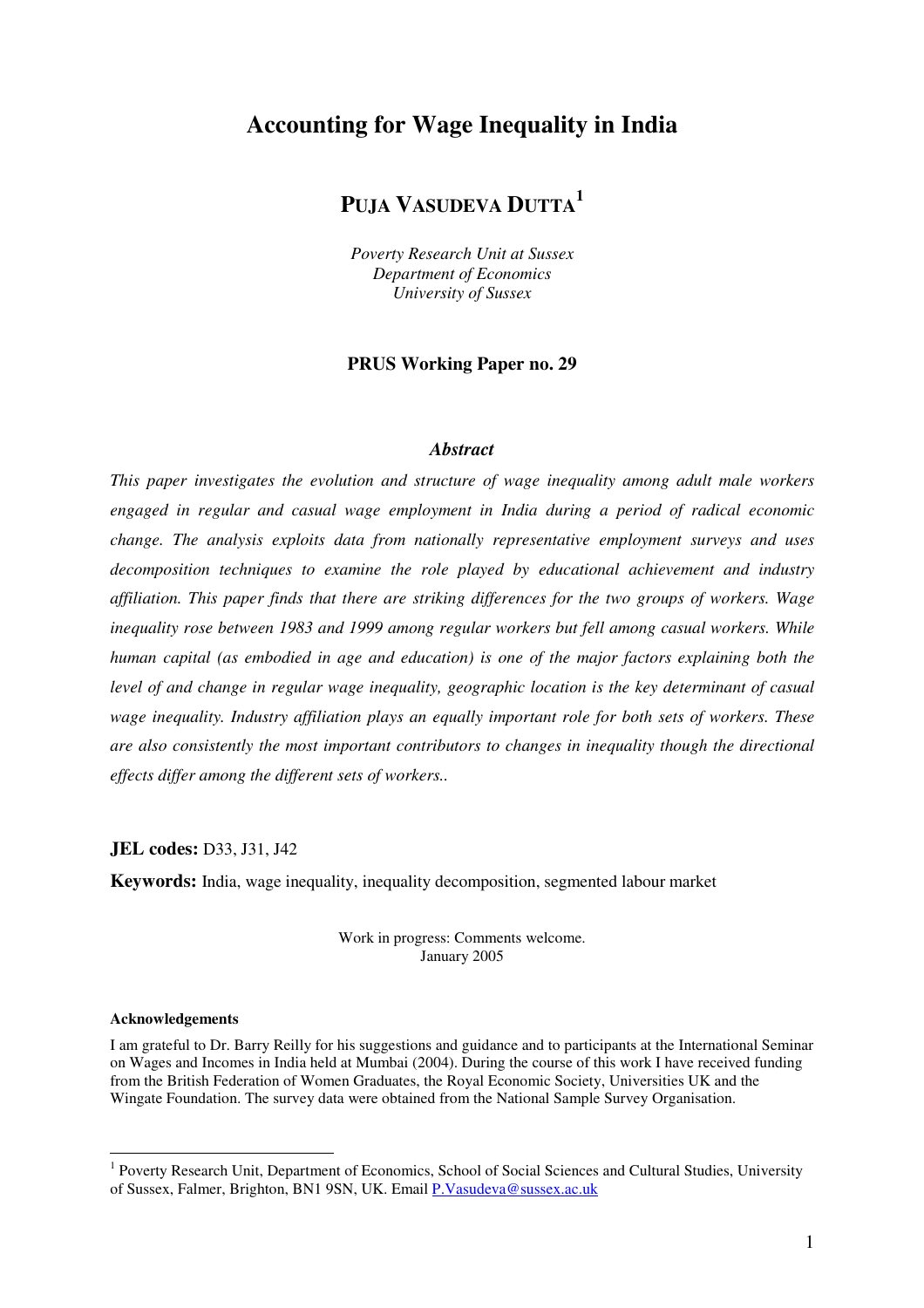## **1. Introduction**

The late 1980s and 1990s were a period of rapid industrial deregulation and trade liberalisation in India. External sector reforms included the market determination of the exchange rate, tariffication of quantitative restrictions and their subsequent reduction, export promotion and the establishment of export processing zones and the removal of restrictions on inflows of foreign capital. Industrial policy reforms were initiated in the mid-1980s with respect to industrial licensing regulations, the role of public sector enterprises, large firms and foreign direct investment. Labour market regulations such as the Industrial Disputes Act that prevent closure of units and the lay-off of workers without prior government approval, however, were not brought under the liberalisation agenda until 2001 (see Nouroz (2001) and Kapila (2001) for a detailed review). The decade of the 1990s was also one when India seemed to fulfil its growth potential, growing at an average of six to seven per cent per annum. There is some evidence that this process of economic change was accompanied by rising wage inequality among workers in the organised manufacturing sector (see Galbraith et al. (2004)). The primary motivation of this paper is to investigate the structure of wage inequality in India during this period of radical economic change, with a particular focus on the role played by education and industry affiliation. This paper exploits three national employment surveys for the years 1983, 1993-94 and 1999-2000 - the first survey can be interpreted as providing insights into the structure of Indian labour markets prior to liberalisation while the latter two provide the basis for delineating a portrait of these structures after the liberalisation process.

Several studies have documented rising wage inequality between skilled and unskilled workers in developed countries, particularly the United States and United Kingdom, and developing countries, particularly Latin American countries, since the 1980s (see Katz and Autor (1999) and Wood (1997) for a review). The explanations put forward to account for this rising wage gap include institutional factors (such as changes in government policy), supplyside factors (such as demographic shifts and immigration rates) as well as demand-side factors (such as changes in the relative demand for skilled labour due to the rise in international trade and skill-biased technological change) (see Machin (2002)). While these explanations apply to changes in wage inequality in general, in practice, empirical studies examine almost exclusively the changes in the skill premia (proxied by education) and/or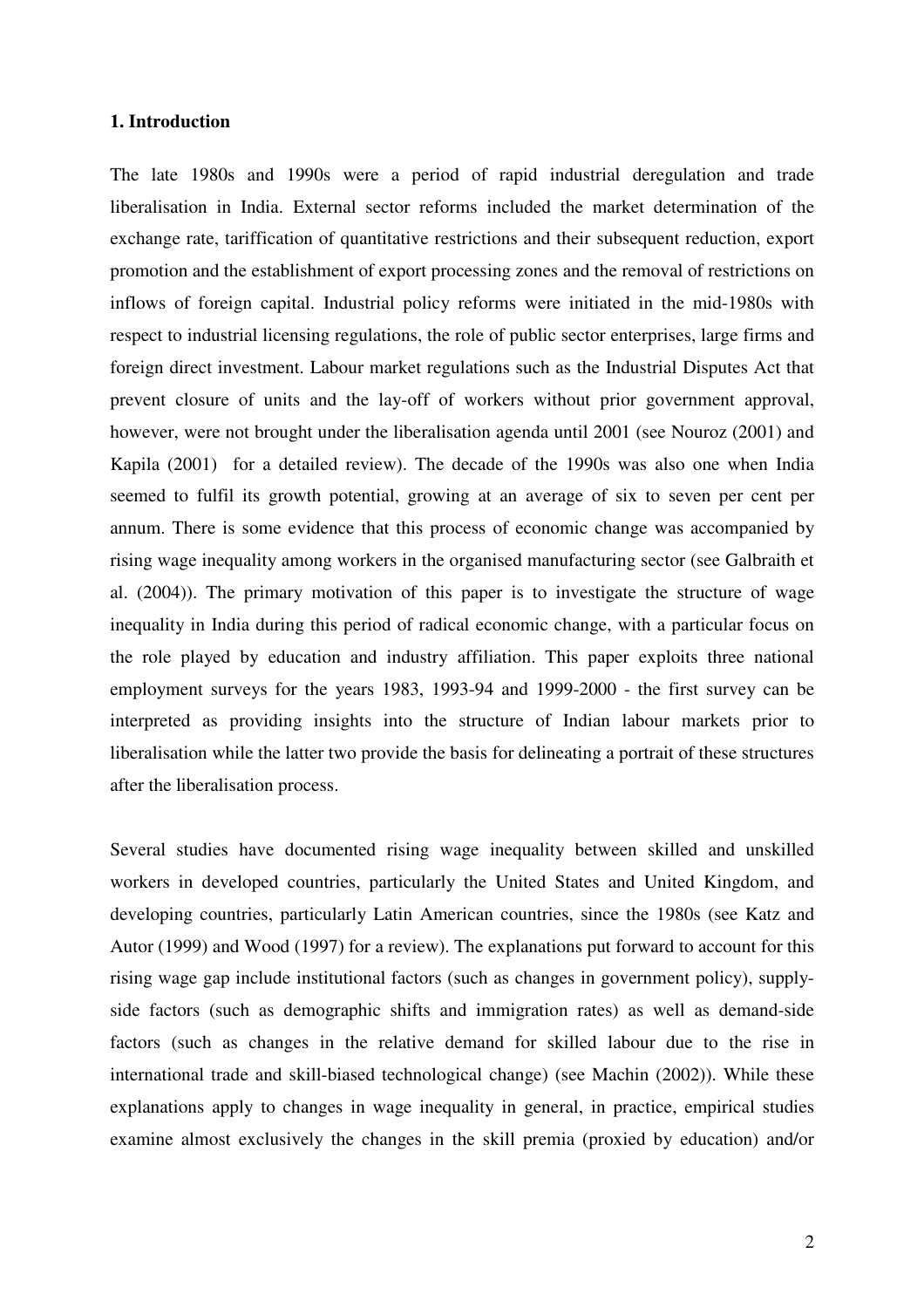inter-industry wage differentials. The contribution of these two factors to wage inequality in India is the focus of the current paper.

This paper is structured as follows. The next section describes our characterisation of the Indian labour market in terms of a dual labour market framework, i.e., the wage distributions of workers engaged in regular and casual wage employment are examined separately rather than conflating them into one category. Section 3 examines the trends in wage inequality for both regular and casual workers. There are relatively few estimates of wage inequality for India. A simple accounting approach is used to decompose overall wage inequality into inequality between and within population sub-groups, with the groups defined by education (a proxy for skill) and industry affiliation. Lastly, an alternative decomposition is undertaken that examines the contribution of various explanatory variables to the level of and change in wage inequality within a regression-based framework following Fields (2002). Augmented Mincerian wage equations are estimated for regular and casual workers separately using a set of human capital measures and a variety of worker, industry and state characteristics after correcting for the presence of selection bias. The estimates from these regression models are used in the Fields' decomposition. Section 5 offers some conclusions.

The contribution of this paper is two-fold. First, this study adds to our understanding of the evolution and structure of inequality in India. There are almost no comprehensive empirical studies of trends in wage inequality for India with the work of Galbraith et al. (2004) providing one notable exception. However, Galbraith et al. compute inequality measures using grouped data (grouped by industry and by industry and state) relating to earnings (calculated as the annual wage bill divided by the number of workers) in the organised manufacturing sector. This paper, on the other hand, computes wage inequality measures using data on individual wage rates for all workers engaged in regular or casual wage employment in all economic sectors including agriculture, organised and unorganised manufacturing and services. Second, this study augments the growing literature on the empirical application of a regression-based decomposition technique in order to examine the significance and contribution of various factors to wage inequality. At the same time it should be stressed that this paper is essentially an accounting exercise and there is no attempt to examine the reasons for the change in the underlying factors, such as the returns to education or industry affiliation, that contributed to the change in wage inequality during this period.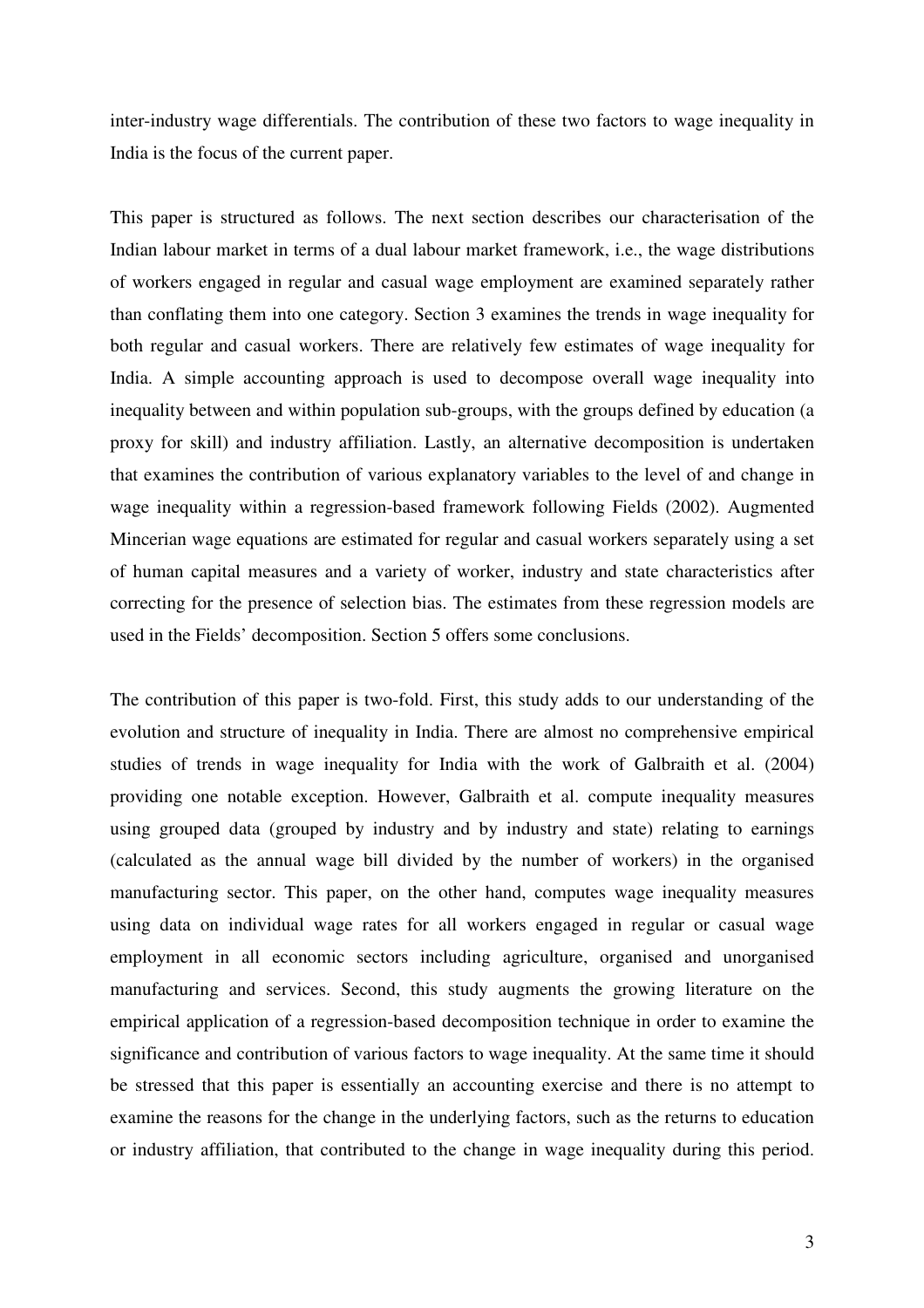However, by examining in detail the structure of wage inequality for different sets of workers this paper sets the stage for a future investigation of these links.

#### **2. The informal economy: regular-casual worker dichotomy**

The dual labour market model supposes the existence of two distinct sectors of economic activity usually classified as the organised and unorganised sectors. The organised sector offers more stable jobs with higher pay, better working conditions and promotional opportunities whereas the unorganised sector is associated with unstable jobs and low or even flat returns to schooling, poor pay, bad working conditions and few opportunities for advancement (Dickens and Lang (1985); Taubman and Wachter (1986)). Thus the dual labour market approach argues that there are two distinct types of jobs with separate wage determination processes.

Unni (2001, pp. 2361) argues that the notion of an "informal economy" that characterises workers "depending on the degree of informality of their work status" is more relevant for examining wage structures. Similarly, Tendulkar (2003) and Das (2003) argue that in the Indian context the organised-unorganised dichotomy generally used to analyse labour market outcomes is better represented using a typology reflecting the employment status of the individual. There are two reasons why this is a desirable strategy. First, the National Sample Surveys (NSS) do not report whether the individual is employed in the organised or unorganised sector;<sup>2</sup> they do however report whether the worker has a regular or casual job or is self-employed, unemployed or not participating in the labour market. The 1999 survey reported data on the type of enterprise that can be used to classify it as belonging to the organised or unorganised sector. This classification reveals that about 57 per cent of regular workers were employed in enterprises that were public, semi-public or otherwise in the registered or organised sector but only 10 per cent of casual workers were so employed.

Second, in the dual labour market literature workers in the unorganised sector are engaged in economic activities with low productivity resulting in low incomes, less stable employment

 $2$  The organised sector covers those enterprises registered under the Factory Act (1948), i.e., all establishments that employ ten or more workers and use power as well as those that employ 20 or more workers but do no use power.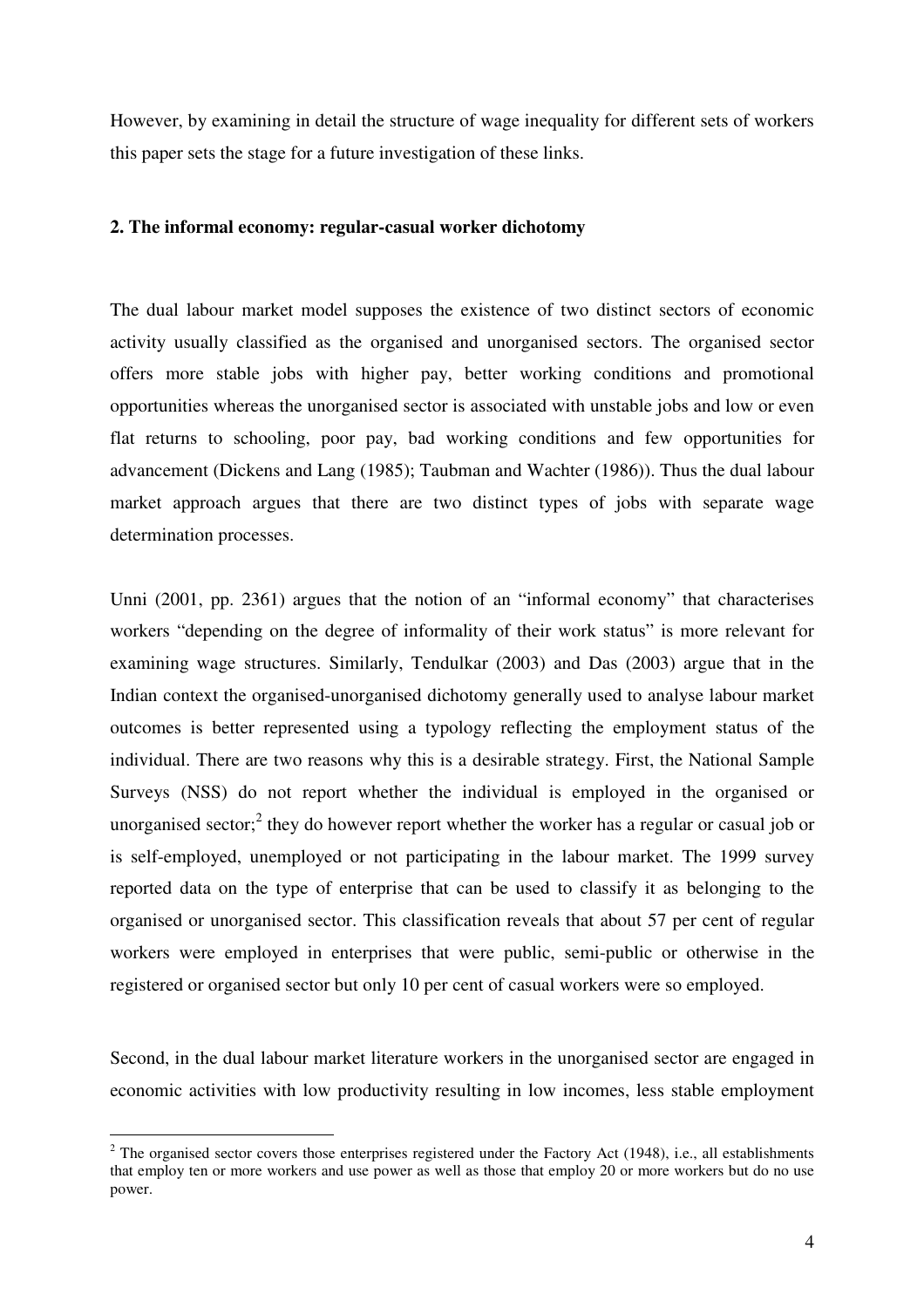contracts (this includes the self employed) and fewer social security benefits. There is an increasing awareness that the type of work contract is a better indicator of the informality of an individual's employment rather than whether or not the workplace is in the organised sector. For instance, a worker with a temporary contract with no provisions for social security should be considered as belonging to the unorganised sector even though he works in a large factory. In the Indian context this translates directly into the regular-casual worker dichotomy. Regular wage employment is often considered to be the most preferred category of work (Das, 2003). Tendulkar (2003, p. 2) refers to "workers having regular, contractual hired employment" as the "labour aristocracy because of the privileged service conditions this segment enjoys including high wages". Though these high wages reflect at least in part the returns to the higher skill endowments of these workers, redundancy (especially in the public sector) suggests the presence of rents. Regular workers are also covered by labour market regulations that confer some measure of employment security and social security benefits. Casual workers can be considered a subset of the informal labour market - they are generally engaged in economic activity with low wages, unstable employment contracts and little or no social security benefits. This is the approach followed in this paper - regular wage employment is taken as analogous to the 'primary labour market' and casual wage employment to the 'secondary labour market' in the dual labour market literature.<sup>3</sup>

#### **3. Wage inequality in India**

The empirical analysis in this paper uses data drawn from nationally representative large-scale employment surveys undertaken by the National Sample Survey Organisation (NSSO) during January-December 1983, July 1993–June 1994 and July 1999–June 2000 (referred to as 1983, 1993 and 1999 in this paper). 4 The sample is restricted to prime age males aged between 15 and 65 years (see the data appendix for details). The trends in wage dispersion among regular and casual workers are examined using a number of inequality measures including percentile ratios, the Gini coefficient and three Generalised Entropy measures – the mean log deviation (MLD), the Theil index and half the squared coefficient of variation.

<sup>&</sup>lt;sup>3</sup> There is no attempt in this paper to formally test segmentation between the two types of wage employment (see Heckman and Hotz (1986) for a comprehensive critique of the inadequacy of tests for labour market segmentation).

 $4\text{ The employment survey for }1987-88 \text{ could not be used as over }76\%$  of observations on rural wages for persons participating in wage employment are missing.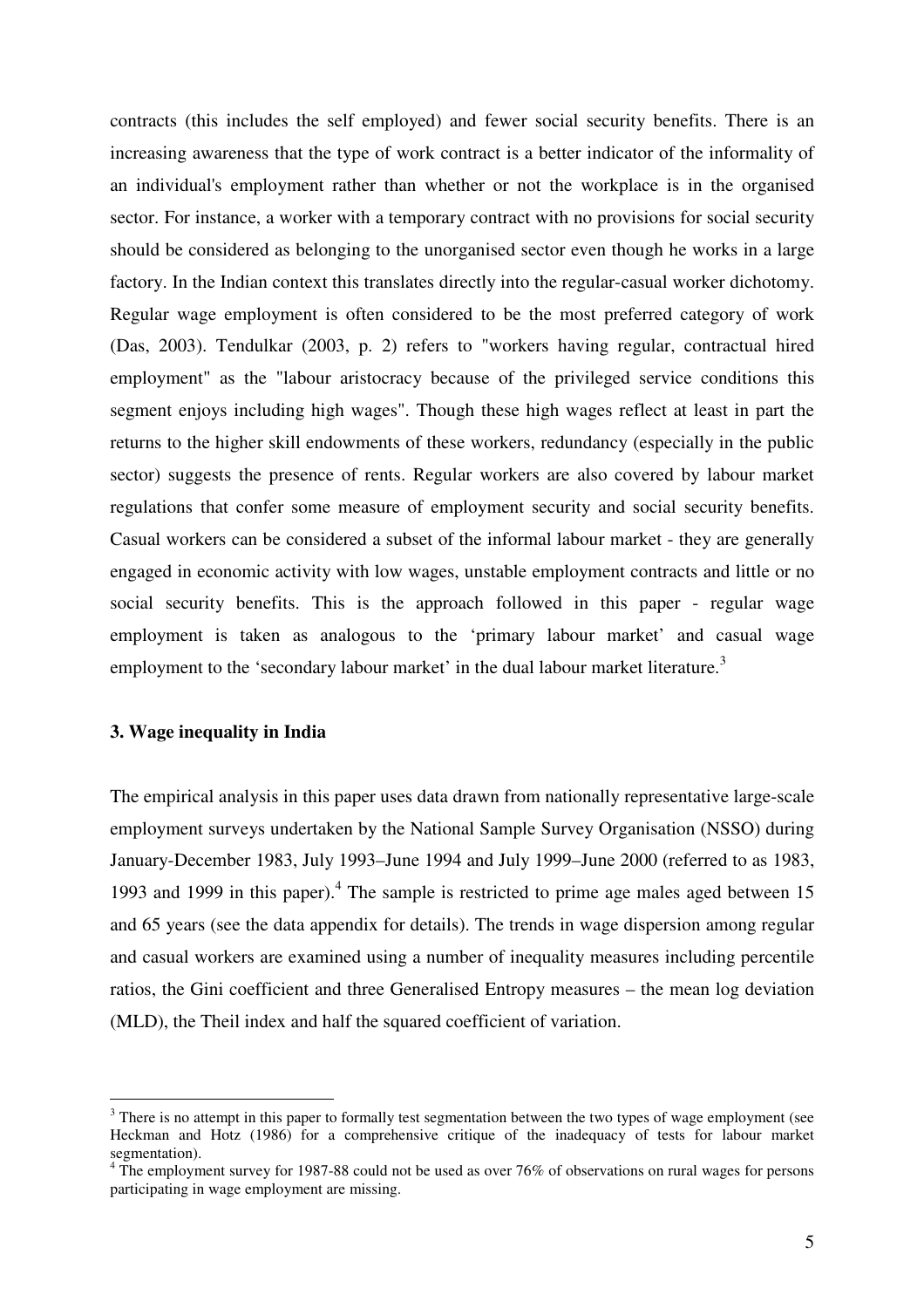The Gini coefficient varies between zero (indicating no inequality) and one and is defined as follows:

$$
Gini = \frac{1}{2n^2 \overline{w}} \sum_{i=1}^{n} \sum_{j=1}^{n} \left| w_i - w_j \right|
$$
 (1)

where n is the number of individuals in the sample,  $\overline{w}$  is the arithmetic mean wage,  $w_i$  is the income of individual *i*, and *w<sup>j</sup>* is the income of individual *j*.

Members of the Generalised Entropy (GE) class of measures have the following general formula:

$$
GE(\alpha) = \frac{1}{(\alpha^2 - \alpha)} \left[ \frac{1}{n} \sum_{i=1}^{n} \left( \frac{w_i}{\overline{w}} \right)^{\alpha} - 1 \right]
$$
 (2)

where  $\alpha$  is a parameter that represents the weight given to distances between wages at different parts of the wage distribution, and can take any real value. The most commonly used values of  $\alpha$  are 0, 1 and 2. A value of  $\alpha = 0$  gives more weight to distances between wages in the lower tail,  $\alpha = 1$  applies equal weights across the distribution, while a value of  $\alpha = 2$ gives proportionately more weight to gaps in the upper tail. The GE measures with parameters 0 and 1 become, with l'Hopital's rule, two of Theil's measures of inequality, the mean log deviation (GE(0) or MLD) and the Theil index (GE(1)) respectively, and with parameter  $2$ becomes half the squared coefficient of variation (referred to as GE(2) here) (Litchfield, 2003).

The inequality measures reported in Table 1 are computed for real hourly wages.<sup>5</sup> The standard errors are computed by bootstrapping with 1000 replications and 95 per cent confidence intervals constructed around these bootstrapped estimates are also reported. The statistical significance of changes in the point estimates of inequality measures over time can be examined using these confidence intervals. Cowell (1995) provides formulae to calculate the standard errors for the Gini coefficient and GE(2) based on the assumption that the underlying distribution are normal (provided the sample size is large). As the data reveal that the wage distribution approximates a lognormal rather than a normal distribution the bootstrapping approach was used.

<sup>&</sup>lt;sup>5</sup> Inequality measures computed for real weekly wages are reported in Table A1 of the Appendix and reveal a similar picture of wage inequality.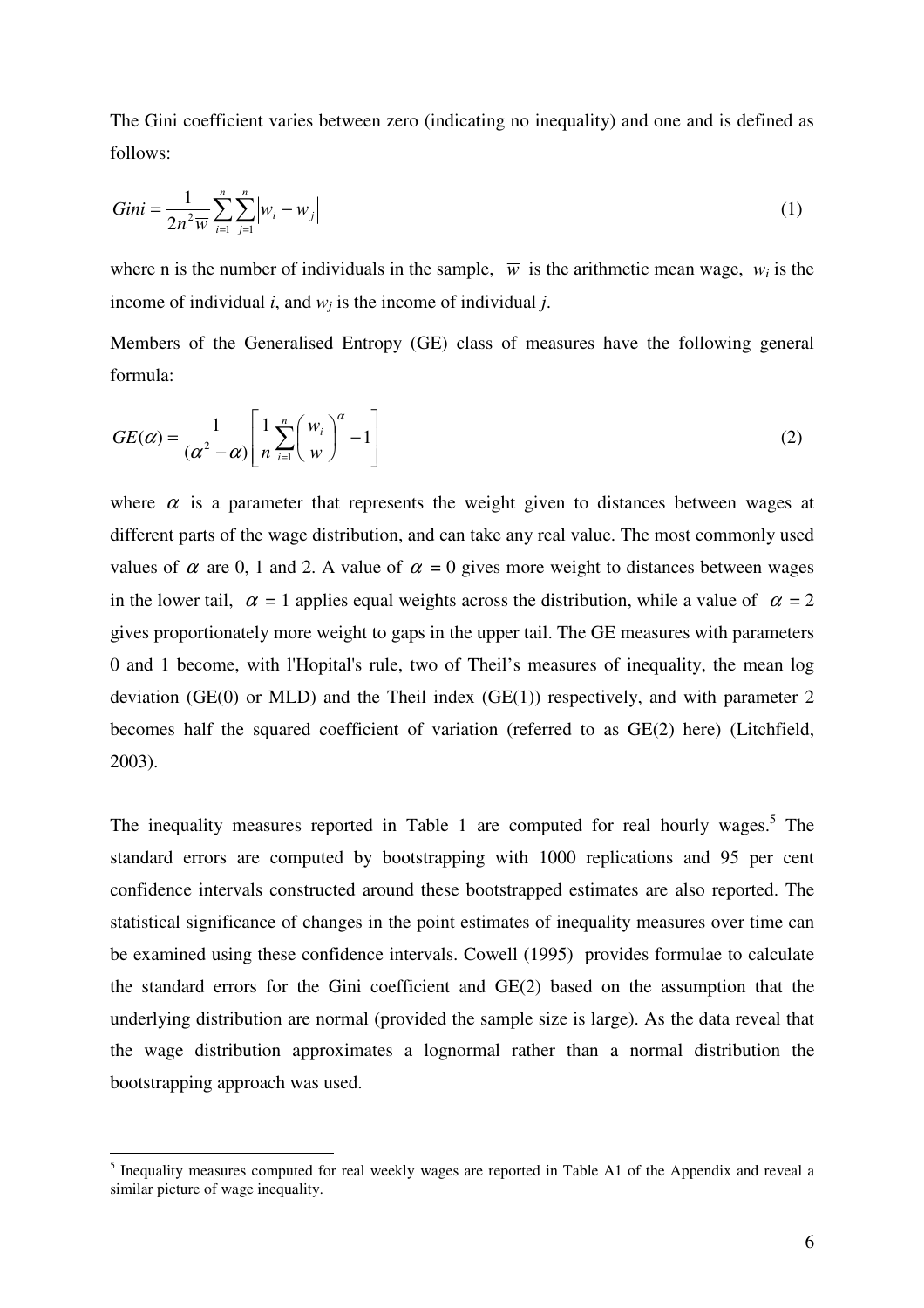| Table 1: Measures of wage inequality |  |  |  |  |
|--------------------------------------|--|--|--|--|
|--------------------------------------|--|--|--|--|

|                                      | <b>Regular workers</b> |            | <b>Casual workers</b> |            |            |          |
|--------------------------------------|------------------------|------------|-----------------------|------------|------------|----------|
|                                      | 1983                   | 1993       | 1999                  | 1983       | 1993       | 1999     |
| Mean real hourly wage (Rs.)          | 3.1077                 | 4.4056     | 5.7747                | 1.0819     | 1.4381     | 1.7419   |
|                                      | (2.71)                 | (3.37)     | (5.36)                | (0.77)     | (0.73)     | (0.93)   |
| Median real hourly wage (Rs.)        | 2.6042                 | 3.6662     | 4.4708                | 0.9197     | 1.2840     | 1.5577   |
| Population share $(\%)$              | 48.67                  | 49.99      | 47.80                 | 51.33      | 50.01      | 52.20    |
| Income share $(\% )$                 | 73.14                  | 75.66      | 75.24                 | 26.86      | 24.34      | 24.76    |
| Mean wage by education:              |                        |            |                       |            |            |          |
| Completed primary school             | 2.2813                 | 2.7596     | 3.4419                | 1.2547     | 1.6012     | 1.8956   |
| Completed middle school              | 2.6743                 | 3.2265     | 3.9571                | 1.3118     | 1.6726     | 1.9597   |
| Completed secondary school           | 3.8915                 | 4.6547     | 5.9684                | 1.4042     | 1.6182     | 2.0036   |
| Completed graduate school            | 5.7181                 | 7.1968     | 9.5482                | 1.6344     | 1.5361     | 2.0918   |
| Ratio graduate to primary wage       | 2.5065                 | 2.6079     | 2.7741                | 1.3027     | 0.9593     | 1.1035   |
| <b>Wage inequality measures:</b>     |                        |            |                       |            |            |          |
| Inter-quantile range (90-10)         | 4.9054                 | 7.4567     | 10.3043               | 1.2669     | 1.6470     | 1.9391   |
| Standard error                       | (0.0408)               | (0.0541)   | (0.0823)              | (0.0151)   | (0.0138)   | (0.0131) |
| Confidence interval                  | [4.8254,               | [7.3505,   | [10.1428,             | [1.2373,   | [1.6199,   | [1.9133, |
|                                      | 4.9855]                | 7.5629]    | 10.4658]              | 1.2965]    | 1.6741]    | 1.9649]  |
| Inter-quantile range (90-50)         | 3.0917                 | 4.9059     | 7.1684                | 0.8757     | 1.0777     | 1.2664   |
| Standard error                       | (0.0387)               | (0.0517)   | (0.0766)              | (0.0142)   | (0.0126)   | (0.0122) |
| Confidence interval                  | [3.0157,               | [4.8045,   | [7.0181,              | [0.8478,   | [1.0529,   | [1.2425, |
|                                      | 3.1676]                | 5.0074]    | 7.3187]               | $0.9036$ ] | $1.1025$ ] | 1.2904]  |
| Inter-quantile range (50-10)         | 1.8138                 | 2.5507     | 3.1359                | 0.3912     | 0.5693     | 0.6726   |
| Standard error                       | (0.0116)               | (0.0225)   | (0.0383)              | (0.0042)   | (0.0056)   | (0.0053) |
| Confidence interval                  | [1.7910,               | [2.5067,   | [3.0608,              | [0.3830,   | [0.5584,   | [0.6623, |
|                                      | 1.8365]                | 2.5948]    | 3.2110]               | 0.3994]    | 0.5802     | 0.6830]  |
| Gini coefficient                     | 0.3937                 | 0.3923     | 0.4293                | 0.2920     | 0.2644     | 0.2629   |
| Standard error                       | (0.0021)               | (0.0017)   | (0.0020)              | (0.0022)   | (0.0013)   | (0.0013) |
| Confidence interval                  | [0.3896,               | [0.3890,   | [0.4253,              | [0.2878,   | [0.2619,   | [0.2602, |
|                                      | 0.3978]                | $0.3955$ ] | 0.4332]               | 0.2963]    | 0.2670]    | 0.2655]  |
| Mean log deviation, GE(0)            | 0.2855                 | 0.3136     | 0.3369                | 0.1431     | 0.1524     | 0.117    |
| Standard error                       | (0.0029)               | (0.0032)   | (0.0032)              | (0.0025)   | (0.0026)   | (0.0013) |
| Confidence interval                  | [0.2797,               | [0.3073,   | [0.3307,              | [0.1382,   | [0.1473,   | [0.1145, |
|                                      | 0.2913]                | 0.3199]    | 0.3431]               | 0.1479]    | $0.1575$ ] | 0.1195]  |
| Theil index, GE(1)                   | 0.2743                 | 0.2561     | 0.314                 | 0.1585     | 0.1199     | 0.1186   |
| Standard error                       | (0.0041)               | (0.0025)   | (0.0052)              | (0.0055)   | (0.0013)   | (0.0017) |
| Confidence interval                  | [0.2663,               | [0.2512,   | [0.3038,              | [0.1478,   | [0.1174,   | [0.1153, |
|                                      | 0.2823]                | 0.2610]    | $0.3243$ ]            | $0.1693$ ] | 0.1224]    | 0.1220]  |
| Half squared coeff. variation, GE(2) | 0.3811                 | 0.2927     | 0.4303                | 0.2531     | 0.1287     | 0.1424   |
| Standard error                       | (0.0122)               | (0.0054)   | (0.0292)              | (0.0363)   | (0.0016)   | (0.0052) |
| Confidence interval                  | [0.3573,               | [0.2822,   | [0.3730,              | [0.1818,   | [0.1255,   | [0.1322, |
|                                      | 0.4050]                | 0.3032]    | 0.4876                | 0.3243]    | 0.1320]    | 0.1526   |
| Sample size                          | 27,356                 | 26,387     | 27,295                | 28,855     | 26,398     | 29,805   |

Note: Real hourly wage (Rs.) in constant 1983 prices. The inequality measures are computed without applying household weights (the results are very similar with weights). Figures in parentheses are as labelled - standard deviation for the mean wage, standard errors and 95% confidence intervals for inequality measures obtained by bootstrapping with 1000 replications.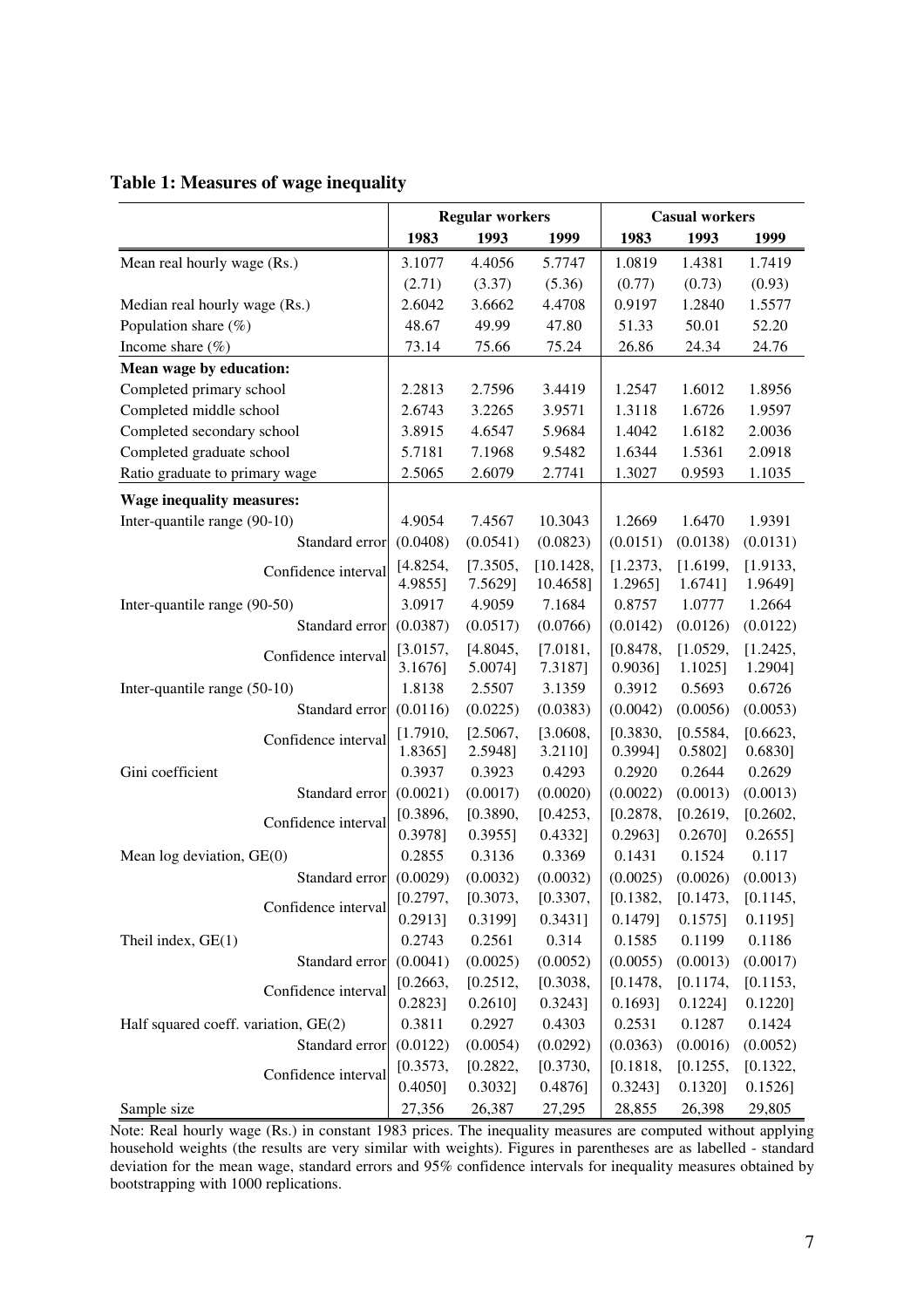The distribution of real hourly wages is approximately lognormal and positively skewed as suggested from the difference in the mean and median wage. Though regular workers comprise roughly half of all wage workers their wage share is about three-quarters. The wage gap between casual and regular workers is substantial and increased during this period - in 1983 an average casual worker in the labour market earned about 35 per cent of the hourly wage earned by an average regular worker; by 1999 this had fallen to 30 per cent (see also Dubey et al. (2004)). The dispersion of wages among casual workers is much lower than that among regular workers - for instance, the inter-quantile range in 1983 was 1.27 for the former and 4.91 for the latter. It should be noted that these summary statistics and inequality measures are computed after trimming the wage distribution (see the Data Appendix). These estimates of wage inequality, however, are uncorrected for differences in observable individual and job characteristics that determine wages.

Trends in the wage inequality measures over time are examined using confidence intervals (Litchfield, 2003). The Gini coefficient for regular workers is stable between 1983 and 1993 at about 0.393 and rises to 0.429 in 1999. Inequality trends according to the Generalised Entropy measures depend on the measure used because of the different weighting given to different parts of the wage distribution. The mean log deviation reveals that inequality among regular workers rose in both periods while the other two measures reveal a fall during the first period followed by a rise in the second. Overall, the data indicate that wage inequality among regular workers has risen between 1983 and 1999. This pattern is reversed for casual workers though there is some disagreement among the different measures. The inter-quantile range rose in both sub-periods but the Gini coefficient and Theil index fell between 1983 and 1993 before stabilising during the 1990s. The mean log deviation measure was stable in the first sub-period but fell during the 1990s. In contrast, the coefficient of variation rose between 1993 and 1999 after a sharp fall in the first sub-period. Overall the picture is one of declining inequality among casual workers between 1983 and 1999. The differences in the inequality measures suggest that the changes in both the regular and casual wage distribution occurred at the tails of the distribution; measures such as the coefficient of variation and the three interquantile ranges that are more sensitive to the tails reveal a rise in inequality during the 1990s. The trends in the wage gap between workers with graduate and primary schooling are similar to those in wage inequality.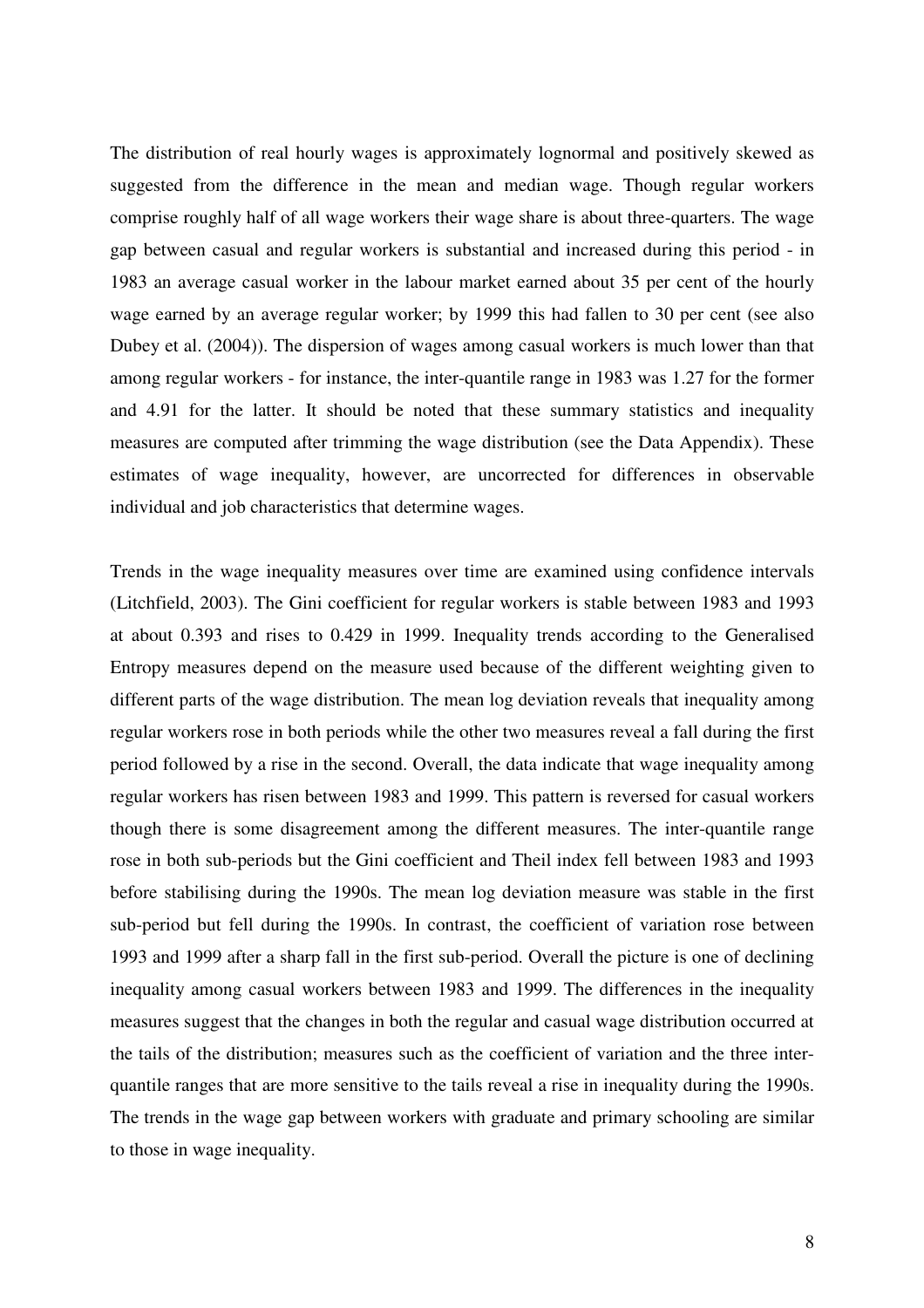These opposing trends in wage inequality for regular and casual workers are confirmed by a comparison of the disaggregated distributions using Lorenz curves (plots of the cumulated wage share against the cumulated population share) (see Figure A1 of the Appendix). These reveal that, for regular workers, the wage distribution for 1983 Lorenz dominates that for 1999 – i.e., the Lorenz curve of this distribution lies nowhere below and at least somewhere above the 1999 distribution indicating that inequality was unambiguously lower in the first year. The pattern for casual workers is exactly the opposite with the 1999 distribution Lorenz dominating the 1983 distribution.

As mentioned earlier, there are few estimates for wage inequality in India though several studies employ casual empiricism to suggest rising inequality during the 1990s. For instance, Acharyya and Marjit (2000) use data on the minimum daily wages for the lowest paid unskilled workers in the organised sector for the periods 1985-86 and 1993-94 to illustrate the widening gap between the minimum and maximum wage from about 0.48 in 1985-86 to 2.56 in 1993-94. To the author's knowledge, only one other study (Galbraith et al., 2004) constructs measures of pay inequality for the organised manufacturing sector in India. The construction of the wage measure is not specified. However, it is safe to assume that it is the product wage (i.e., total emoluments per employee or total wages per worker) as the data are obtained from the Annual Survey of Industries (ASI) datasets. It appears that the wage data are expressed in nominal terms, though this is not explicit in the paper. The authors construct between-component Theil indices using grouped data (grouped by three-digit industry cells at the all-India level or two-digit industry cells at the state level) for the period 1972 to 1998. They document an increase in pay inequality in the organised Indian manufacturing since the early 1980s, with particular increases in the 1990s. This increase is driven primarily by increases in inequality between industry groups (nationally and within states) rather than by regional inequality. It should be noted, however, that these trends are in regard to movements in wage inequality in the organised manufacturing sector only. To the extent that there are inter-linkages between manufacturing, agriculture and services, these trends in wage inequality in organised manufacturing provide some notion of the developments in the rest of the economy. Given the large share of regular workers in manufacturing the trends in wage dispersion among these workers parallels those reported in other studies.

The trend in wage inequality among regular workers also mirrors that for the consumption Gini coefficients computed from the consumption surveys (companion to the employment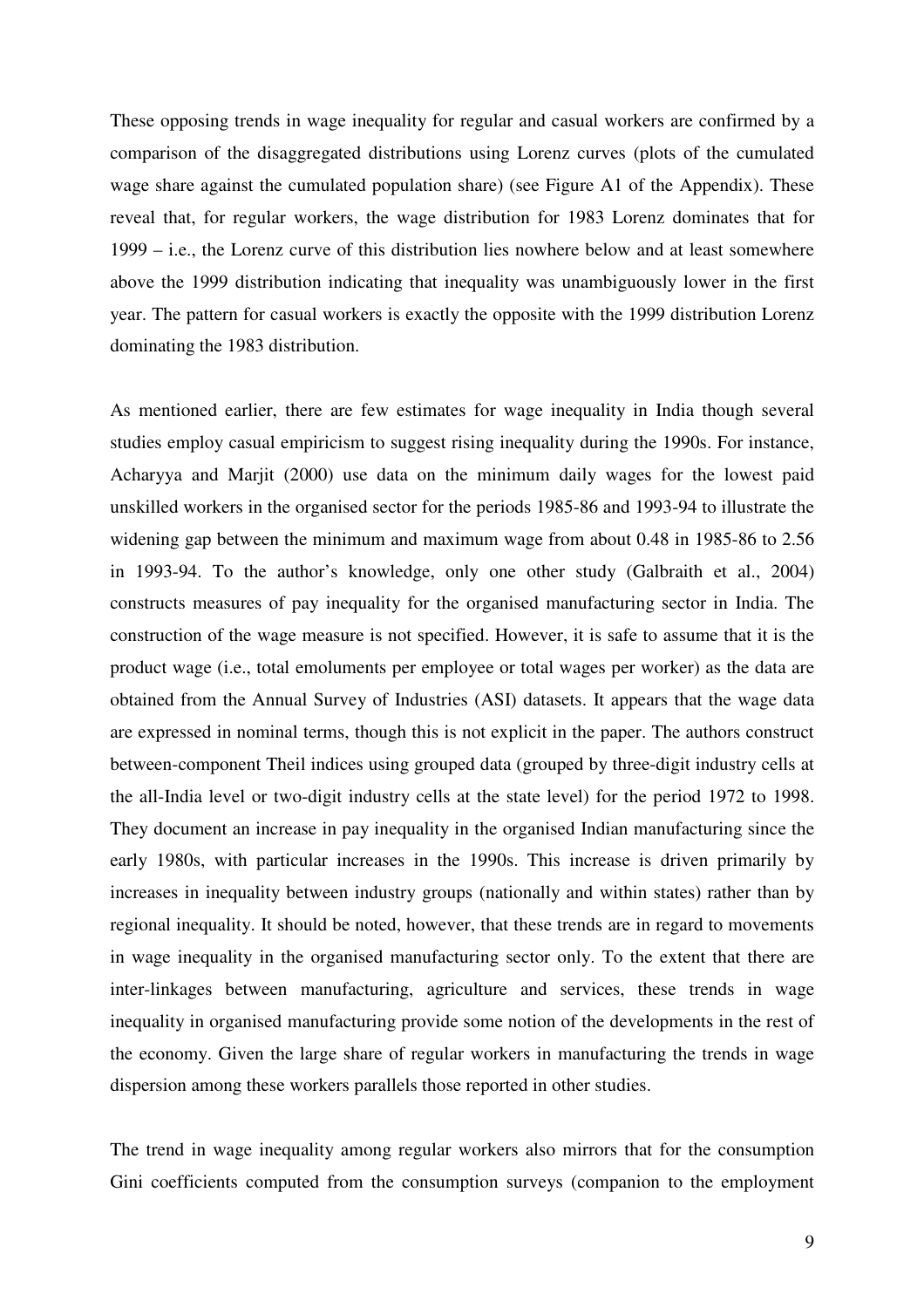surveys used in this research) – this Gini coefficient is relatively stable at 0.32 in 1983 and 1993 and rising to 0.38 in 1997 (Datt, 1999; Özler et al., 1996). Various studies have found that this remained relative stable between 1961 and 1993 (Deaton and Dreze, 2002; Panda, 1999). There is some debate about household inequality trends during the 1990s due to the changes in the 1999-2000 consumption survey that render comparison with previous years difficult (notably, the change in the recall period – see Deaton and Dreze (2002) for details). After correcting for these changes, the data suggest that household inequality has risen overall - the variance of log per capita expenditure increased from 0.29 in 1993 to 0.32 in 1999 (the unadjusted data reveals no change at 0.29) (Deaton and Dreze, 2002).

It is also useful to place the findings of this paper in the context of wage inequality estimates for other countries. It should be noted that these comparisons should be treated as indicative due to differences in data sources, samples used, time coverage and the measurement of wages. In particular, the Indian estimates refer to the male wage distribution only while the others refer to all wage workers. Galbraith et al. (2000) demonstrate using UNIDO industrial statistics spanning a period between 1973 and 1997 that inequality in manufacturing pay is lowest among Australia, China, most European countries and Taiwan; next highest in Korea, Japan, North American countries and some middle-income developing countries; and the highest in Africa, Latin America, Russia and South Asia. In addition, they find that inequality in South Asia has risen during this period.

The estimates of wage inequality reported in this paper are comparable with some Asian countries for which data are available. Wage inequality in Vietnam, undergoing rapid economic change from a centrally planned socialist to a market-oriented economy, fell during the 1990s – the Gini coefficient fell from 0.40 to 0.38 between 1993 and 1998 (Gallup, 2002). The Republic of Korea also experienced declining wage inequality between 1976 and 1993 with the Gini falling from approximately 0.40 to 0.30 (Fields and Yoo, 2000). Information on wage inequality in South Asian countries that are at a similar level of development as India is scarce. Mujeri (2002) reports that the ratio of unskilled to skilled wage in Bangladesh fell from 0.88 in 1985 to 0.69 in 1996. Comparable estimates for Indian male workers are: 0.64, 0.88 and 0.77 for 1983, 1993 and 1999 for male casual workers and 0.32, 0.34 and 0.32 in the three years for male regular workers (where unskilled workers are defined as those with no education and skilled workers as graduates). The stability of this ratio for regular workers suggests that the rise in the wage inequality measures occurred at the middle of the wage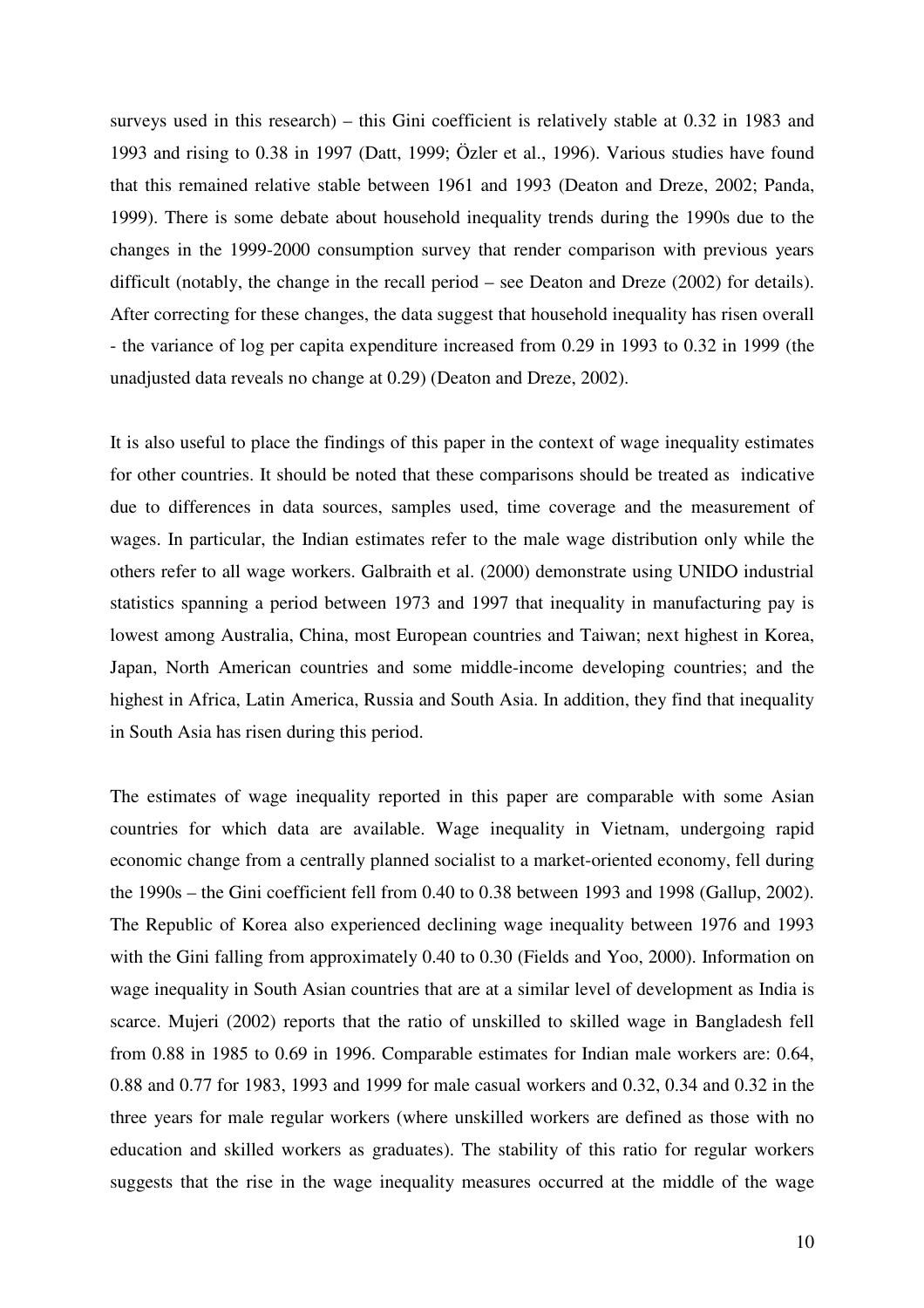distribution rather than at the tails. These ratios for India and Bangladesh cannot be compared precisely as the division of workers into skilled and unskilled categories is unclear in the latter. In contrast, wage inequality in India is higher than that prevailing in developed and some formerly socialist European countries but lower than that in the United States and Colombia. Transition economies such as the Czech Republic, Hungary, Poland, Romania and Slovenia experienced rising wage inequality between 1989 and 1997 with the Gini coefficient ranging from 0.20 to 0.33. Others such as Bulgaria and Russia had higher levels of wage inequality (Newell, 2001). Blau and Kahn (1996) report a standard deviation of log hourly wages for ten industrialised European countries, including France, Germany and the United Kingdom, around the mid- to late-1980s of 0.48; the corresponding figure for the United States is 0.77. Attanasio et al. (2004) report standard deviation of log hourly wages for Colombia ranging from 0.77 to 0.89 between 1984 and 1998. The corresponding figures for all male wage workers, regular and casual, in India is 0.50 in 1983, rising to 0.57 and 0.62 in 1993 and 1999.

## **3.1. Decomposing inequality by education and industry**

The contribution of educational achievement and industry affiliation to wage inequality can be examined by decomposing the inequality measures reported above into within- and between-group inequality components (see Cowell (1995) for the methodology and Litchfield (2003) for an application to Brazil). The partitions are those used in the subsequent wage regression models – 5 education groups (no education, those who have completed primary, middle, secondary and graduate school) and 38 industry groups.

Any of the Generalised Entropy class of measures can be decomposed by population subgroup so that the overall inequality (I) can be separated into within-group  $(I_w)$  and betweengroup  $(I_b)$  inequality as follows (Cowell and Jenkins, 1995):

$$
I = I_w + I_b \tag{3}
$$

Within-group inequality is defined as a weighted sum of inequality within each of the subgroups where the weights are population shares, relative wages or some combination of these two depending on the inequality measure used: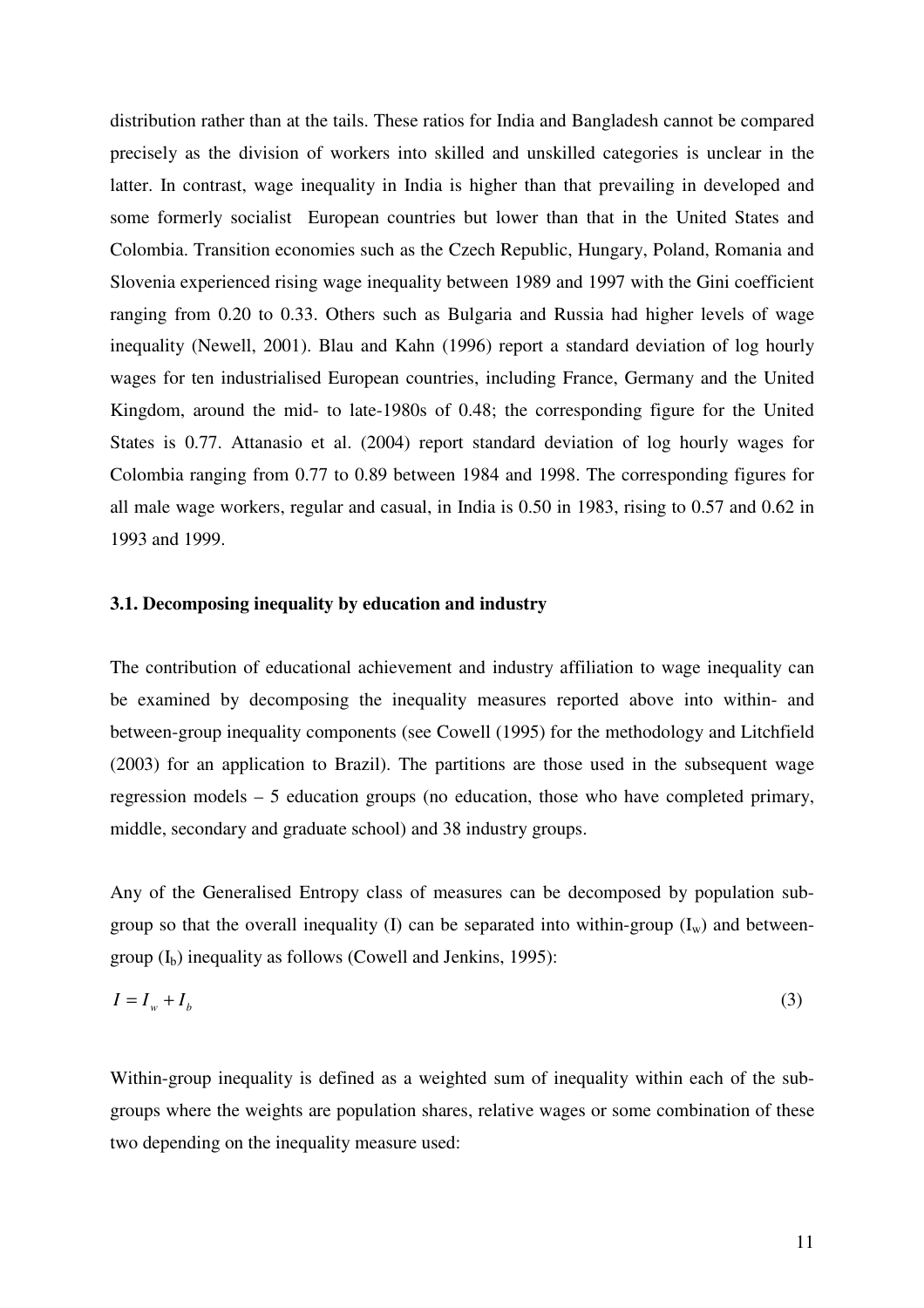$$
I_{w} = \sum_{j=1}^{k} \vartheta_{j} GE(\alpha)_{j}
$$
 (4)

where  $v_i = v_i^{\alpha} f_i^{1-\alpha}$  $j = v_j^{\alpha} f_j^{1-\alpha}$ ,  $f_j$  is the population share and  $v_j$  the wage share of each group *j* (*j*=1,2,..*k*). Between-group inequality is computed by assuming each group member receives the mean group wage ( $\overline{w}_j$ ) as follows:

$$
I_b = \frac{1}{\alpha^2 - \alpha} \left[ \sum_{j=1}^k f_j \left( \frac{\overline{w}_j}{\overline{w}} \right)^{\alpha} - 1 \right]
$$
 (5)

The fraction of inequality "explained" by differences between population sub-groups is then given by  $R_b = I_b / I$  while the remainder is the unexplained component. The Gini coefficient can only be decomposed under the special circumstance when the groups are non-overlapping (i.e., each individual's income in one group is greater/lower than each individual in the other groups). Due to the differences in the sensitivity to different parts of the wage distribution and in the weights used to summarise within-group inequality the percentage explained by characteristics differ according to the GE measure used.

The decomposition of the mean log deviation, Theil index and coefficient of variation into wage inequality between and within education groups is reported in Table 2.

|                                                                                          |        | 1983   |        |        | 1993                                                  |        |               | 1999                          |        |
|------------------------------------------------------------------------------------------|--------|--------|--------|--------|-------------------------------------------------------|--------|---------------|-------------------------------|--------|
| <b>Education level</b>                                                                   | GE(0)  | GE(1)  | GE(2)  | GE(0)  | GE(1)                                                 | GE(2)  | GE(0)         | GE(1)                         | GE(2)  |
| <b>Regular workers:</b>                                                                  |        |        |        |        |                                                       |        |               |                               |        |
| Overall wage inequality                                                                  | 0.2855 | 0.2743 | 0.3811 |        | 10.3136 0.2561                                        | 0.2927 | 0.3369        | 0.3140                        | 0.4303 |
| Within-group inequality                                                                  | 0.2025 | 0.1901 | 0.2915 |        | $\vert 0.2360 \vert 0.1794 \vert 0.2136 \vert$        |        |               | 0.2525 0.2310                 | 0.3447 |
| Contribution (%) (70.92) (69.30) (76.49) (75.24) (70.04) (72.98) (74.94) (73.54) (80.11) |        |        |        |        |                                                       |        |               |                               |        |
| Between-group inequality                                                                 |        |        |        |        | $0.0830$ $0.0842$ $0.0896$ $0.0776$ $0.0767$ $0.0791$ |        | 0.0844 0.0831 |                               | 0.0856 |
| Contribution (%)(29.08) (30.70) (23.51)(24.75) (29.96) (27.02)                           |        |        |        |        |                                                       |        |               | $(25.06)$ $(26.46)$ $(19.89)$ |        |
| Casual workers:                                                                          |        |        |        |        |                                                       |        |               |                               |        |
| Overall wage inequality                                                                  | 0.1431 | 0.1585 | 0.2531 | 0.1524 | 0.1199                                                | 0.1287 | 0.117         | 0.1186                        | 0.1424 |
| Within-group inequality                                                                  | 0.1376 | 0.1528 | 0.2471 |        | 0.1486 0.1160 0.1247                                  |        |               | 0.1128 0.1144                 | 0.1381 |
| Contribution $(\%)$ (96.13) (96.41) (97.62) (97.47) (96.72) (96.92)                      |        |        |        |        |                                                       |        |               | $(96.41)$ $(96.46)$ $(96.99)$ |        |
| Between-group inequality                                                                 | 0.0055 | 0.0057 | 0.0060 | 0.0038 | 0.0039                                                | 0.0040 | 0.0042        | 0.0042                        | 0.0043 |
| Contribution $(\%)$                                                                      | (3.84) | (3.62) | (2.37) | (2.50) | (3.25)                                                | (3.11) | (3.57)        | (3.58)                        | (3.03) |

**Table 2: Decomposition of wage inequality by education level**

Notes: Figures in parentheses are the contribution (%) of each component to overall inequality.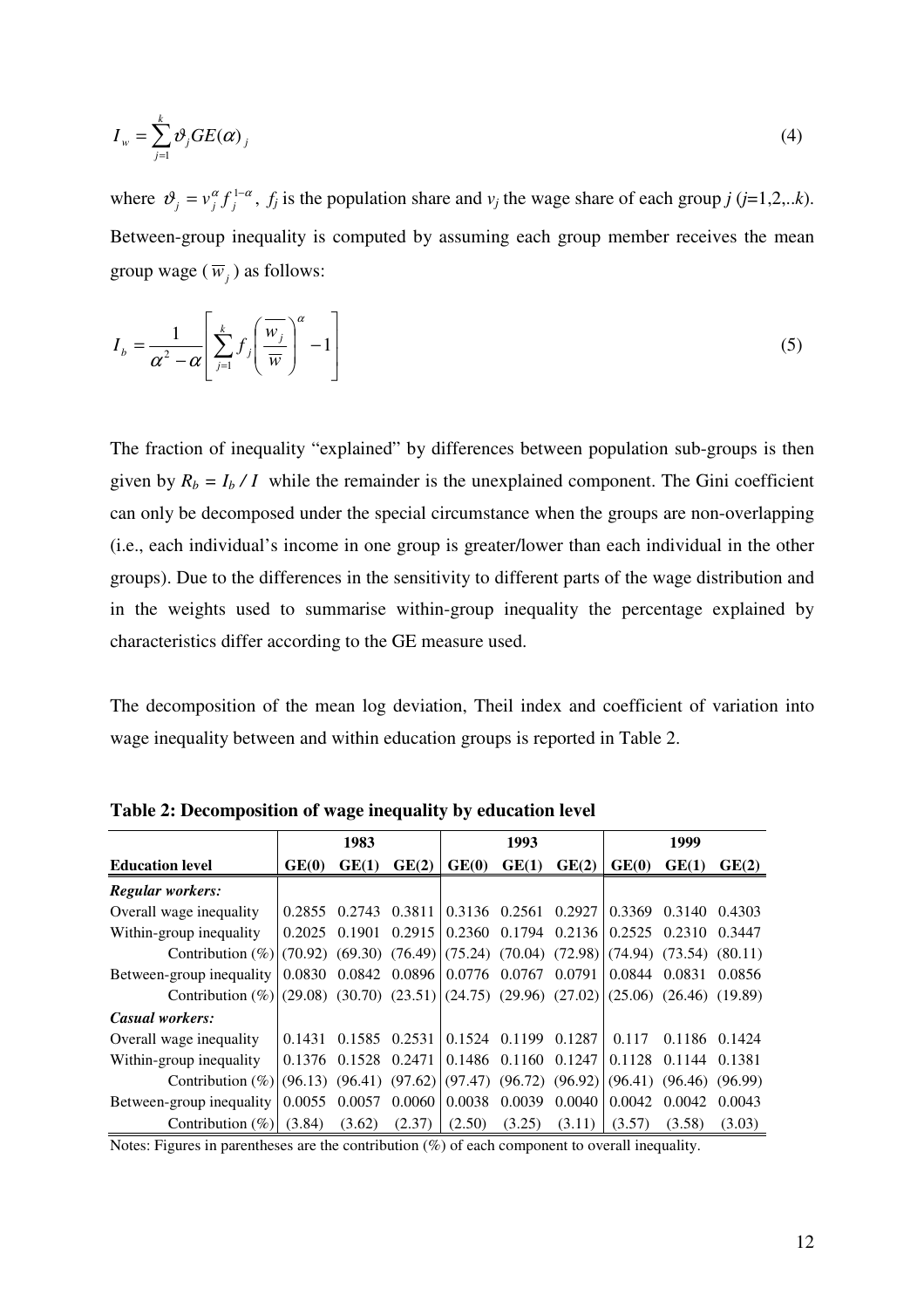The results reveal that the major portion of wage inequality, particularly for casual workers, is accounted for by inequality among individuals within education groups rather than between individuals with different education levels. This is despite the rise in the returns to graduate education for regular workers (see Table A2 of the Appendix and the discussion below). The between-group component is very small in the case of casual workers possibly because only the majority of these workers have no education or, at most, are educated up to primary school. The mean wages in each sub-group (see Table 1) are steadily increasing in education level but are clustered close to the overall mean. For regular workers, however, mean wages are increasing with wide variations around the overall mean, especially for graduates.

The GE inequality measures are also decomposed into wage inequality between and within 38 industry groups in Table 3. As before, the within-industry group component accounts for over three-quarters of wage inequality for regular workers and more than 80 per cent of wage inequality for casual workers.

|                                                                                                |        | 1983  |                   |                                                                      | 1993  |                      |        | 1999                 |               |
|------------------------------------------------------------------------------------------------|--------|-------|-------------------|----------------------------------------------------------------------|-------|----------------------|--------|----------------------|---------------|
| <b>Industry group</b>                                                                          | GE(0)  | GE(0) | GE(1)             | GE(2)                                                                | GE(1) | GE(2)                | GE(0)  | GE(1)                | GE(2)         |
| <b>Regular workers:</b>                                                                        |        |       |                   |                                                                      |       |                      |        |                      |               |
| Overall wage inequality                                                                        |        |       |                   | 0.2855 0.2743 0.3811 0.3136 0.2561 0.2927                            |       |                      |        | 0.3369 0.3140        | 0.4303        |
| Within-group inequality                                                                        |        |       |                   | 0.2083 0.2099 0.3238 0.2498 0.1997 0.2405 0.2601 0.2425 0.3607       |       |                      |        |                      |               |
| Contribution (%)(72.98) (76.53) (84.95)(79.66) (77.98) (82.18)(77.19) (77.21) (83.82)          |        |       |                   |                                                                      |       |                      |        |                      |               |
| Between-group inequality                                                                       |        |       |                   | 0.0772 0.0644 0.0574 0.0638 0.0564 0.0522 0.0769 0.0716 0.0696       |       |                      |        |                      |               |
| Contribution (%) (27.02) (23.48) (15.05) (20.34) (22.02) (17.82) (22.81) (22.79) (16.18)       |        |       |                   |                                                                      |       |                      |        |                      |               |
| Casual workers:                                                                                |        |       |                   |                                                                      |       |                      |        |                      |               |
| Overall wage inequality                                                                        | 0.1431 |       | $0.1585$ $0.2531$ |                                                                      |       | 0.1524 0.1199 0.1287 | 0.117  |                      | 0.1186 0.1424 |
| Within-group inequality                                                                        | 0.1200 |       | 0.1345 0.2278     |                                                                      |       | 0.1357 0.1028 0.1110 | 0.1015 | 0.1029               | 0.1262        |
| Contribution (%) $(83.83)$ (84.88) (90.00) $(89.06)$ (85.72) (86.28) $(86.71)$ (86.72) (88.64) |        |       |                   |                                                                      |       |                      |        |                      |               |
| Between-group inequality                                                                       |        |       |                   | 0.0231 0.0240 0.0253 0.0166 0.0171 0.0177                            |       |                      |        | 0.0155 0.0158 0.0162 |               |
| Contribution $(\%)(16.14)$ (15.15)                                                             |        |       |                   | $(9.99)$ $(10.92)$ $(14.25)$ $(13.75)$ $(13.27)$ $(13.31)$ $(11.37)$ |       |                      |        |                      |               |

**Table 3: Decomposition of wage inequality by industry groups**

Notes: Figures in parentheses are the contribution (%) of each component to overall inequality.

An examination of the within-industry inequality measures (not reported) suggests that inequality within almost all industries rose during the 1990s.<sup>6</sup> The exceptions are the mining, utilities and services industries, all of which are dominated by the public sector, which could explain the stability in wage inequality in these industries over this period of a decade and a

<sup>6</sup> As before, these trends are examined using the 95% confidence intervals obtained by bootstrapping (not reported).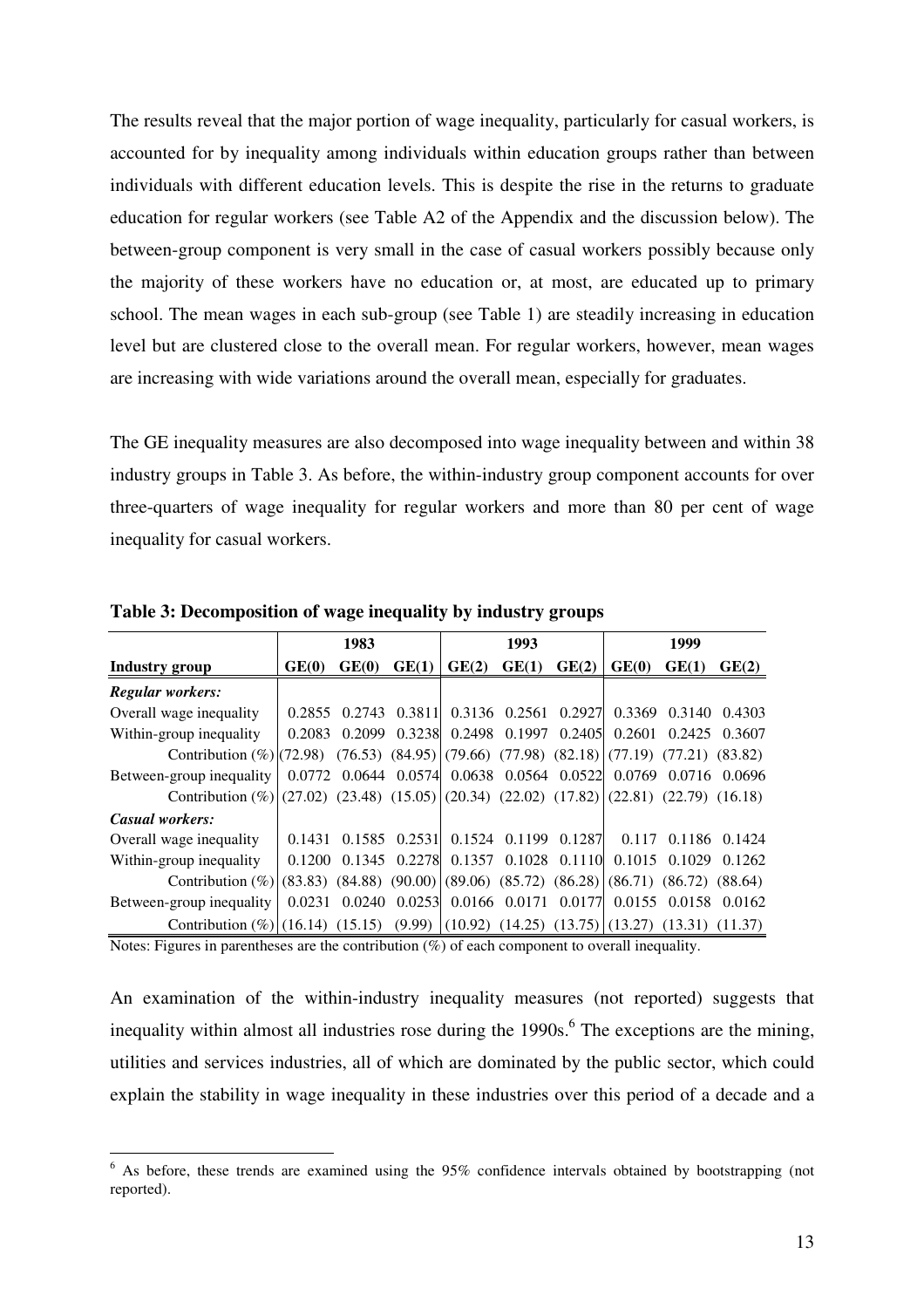half.<sup>7</sup> Galbraith et al. (2004) also find that rising manufacturing pay inequality during the 1990s was driven primarily by rising incomes in heavy manufacturing industries.<sup>8</sup>

## **4. Accounting for inequality in a regression framework**

In contrast to examining within- and between-group inequality as described above several methods have been suggested to decompose the wage inequality into its components parts within a regression framework (see Fields (2002) for a review). While the earlier approaches rely on parsimonious specifications of the wage functions many of the more recent approaches are complicated and unwieldy. One exception is the methodology developed by Fields (2002) that decomposes the contribution of various explanatory variables to the level of and change in inequality within a standard semi-logarithmic wage (or income) regression model. The merit of this method is that it is independent of the measure of inequality chosen and is based on robust decomposition rules derived axiomatically.

## **4.1. Methodology**

Assume a semi-logarithmic Mincerian (standard or augmented) wage determining function as follows (suppressing the sub-scripts for time and type of wage employment):

$$
\ln(w_i) = \sum_{j=1}^{J} \beta_j Z_{ij} + \varepsilon_i
$$
 (6)

where ln(.) is the natural log operator,  $w_i$  wages,  $\beta_j$  coefficients and  $Z_{ij}$  the explanatory variables  $(j = 1,..J)$  for individual *i* (at time *t*) while  $\varepsilon$ <sub>*i*</sub> is the random error term. This can be re-written as follows:

$$
\ln(w_i) = \sum_{j=1}^{J+1} a_j Z_{ij} = \mathbf{a}^{\dagger} \mathbf{Z}
$$
 (7)

where  $\mathbf{a} = [\beta_1, \dots, \beta_L, 1]$  and  $\mathbf{Z} = [Z_1, \dots, Z_L, \varepsilon]$  are vectors of coefficients and explanatory variables respectively. An inequality index I can be defined on the vector of wages (**w**).

 $7$  Services includes public administration - the largest employer of regular workers.

<sup>&</sup>lt;sup>8</sup> Unlike this research, Galbraith et al. (2004) also document rising inequality in the electricity sector.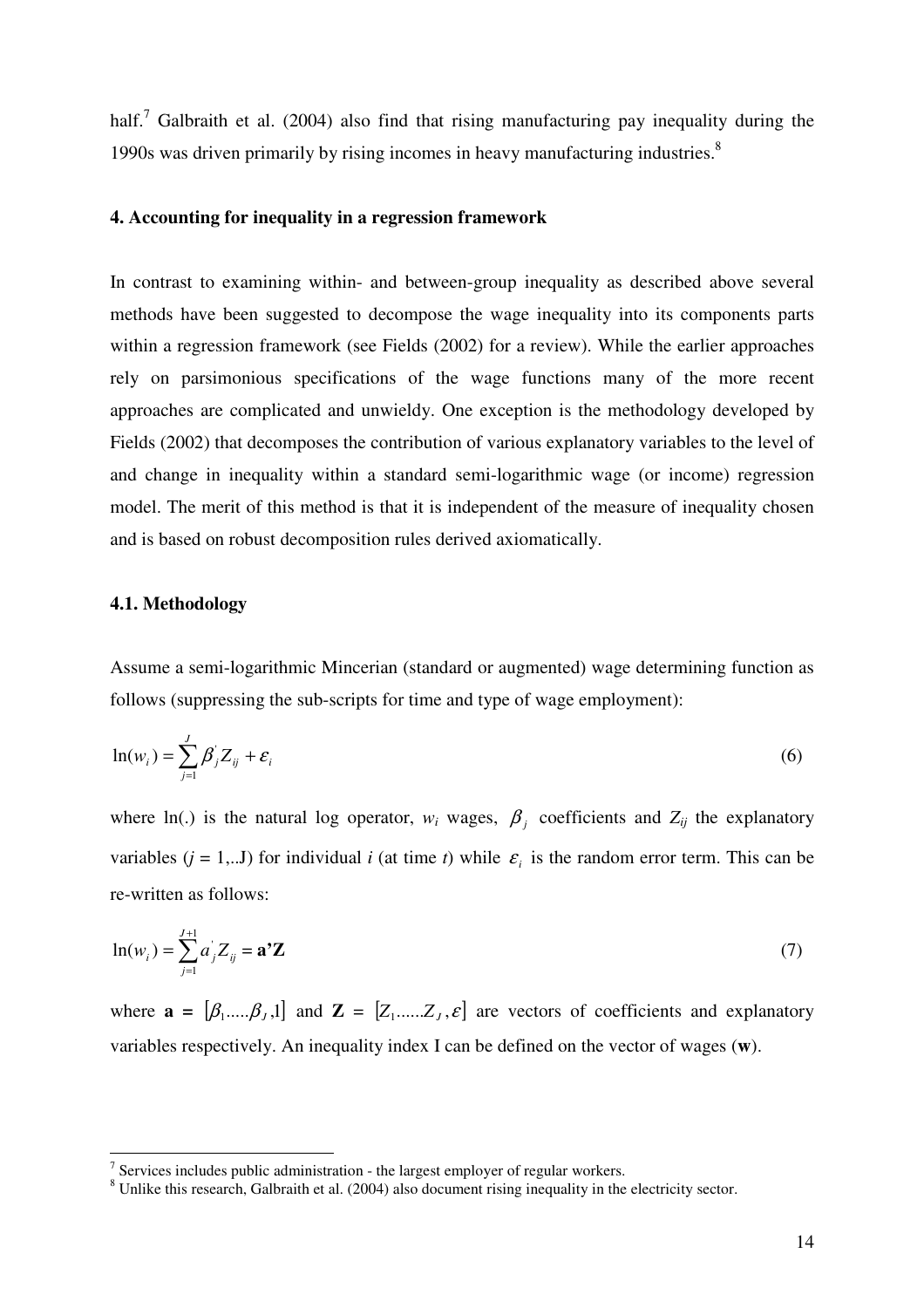Fields (2002) then applies Shorrocks' theorem to compute the relative factor inequality weights (i.e., the percentage of inequality that is accounted for by the  $j<sup>th</sup>$  factor) as follows:

$$
s_j[\ln(w)] = \frac{\text{cov}[a_j Z_j, \ln(w)]}{\sigma^2 \ln(w)} = \frac{a_j \times \sigma(Z_j) \times \text{cor}[Z_j, \ln(w)]}{\sigma \ln(w)}
$$
(8)

where *cov*[.] denotes the covariance, *cor*(.) the correlation coefficient and  $\sigma$ (.) the standard deviation. The conditions  $\sum s_i [\ln(w)] = 1$ 1 1  $\sum_{j=1}^{J+1} s_j [\ln(w)] =$ = *J j*  $s_j$ [ln(*w*)] = 1 and  $\sum s_j$ [ln(*w*)] =  $R^2$ [ln(*w*)] 1  $s_i$ [ln(*w*)] =  $R^2$ [ln(*w*) *J j*  $\sum s_j$ [ln(w)] = = hold for any inequality index I(w) which is continuous and symmetric (including the Gini coefficient and the Generalised Entropy measures) and for which  $I(\varepsilon) = 0$ . The fraction of inequality explained by the  $j^{\text{th}}$  explanatory factor,  $p_j[\ln(w)]$ , is the following:

$$
p_j[ln(w)] = \frac{s_j[ln(w)]}{R^2[ln(w)]}
$$
\n(9)

The percentage contributions of factors to the change in inequality can be similarly computed. However this share is no longer independent of the inequality measure used as any change in inequality would depend on the measure used. The difference in the chosen inequality index between two time periods (0,1) can be written as follows:

$$
I(w)_1 - I(w)_0 = \sum_{j} \left[ s_{j,1} \times I(w)_1 - s_{j,0} \times I(w)_0 \right]
$$
 (10)

The contribution of the  $j<sup>th</sup>$  factor to the change in equality between the two time periods  $(0,1)$ is given by:

$$
\Pi_j(I(w)) = \frac{s_{j,1} \times I(w)_1 - s_{j,0} \times I(w)_0}{I(w)_1 - I(w)_0}
$$
\n(11)

where  $\Pi_j I(w)$  is a function of the inequality measure  $I(w)$  chosen and  $\sum \Pi_j I(w) = 1$ 1 1  $\sum_{j=1}^{J+1} \prod_{j} I(w) =$ = *J j*  $I(w) = 1$ .

#### **4.2. The determinants of wages**

In the first step of the above regression-based decomposition methodology, separate wage equations are estimated for regular and casual workers with human capital, industry affiliation and various other characteristics as controls. Before the wage regression models are estimated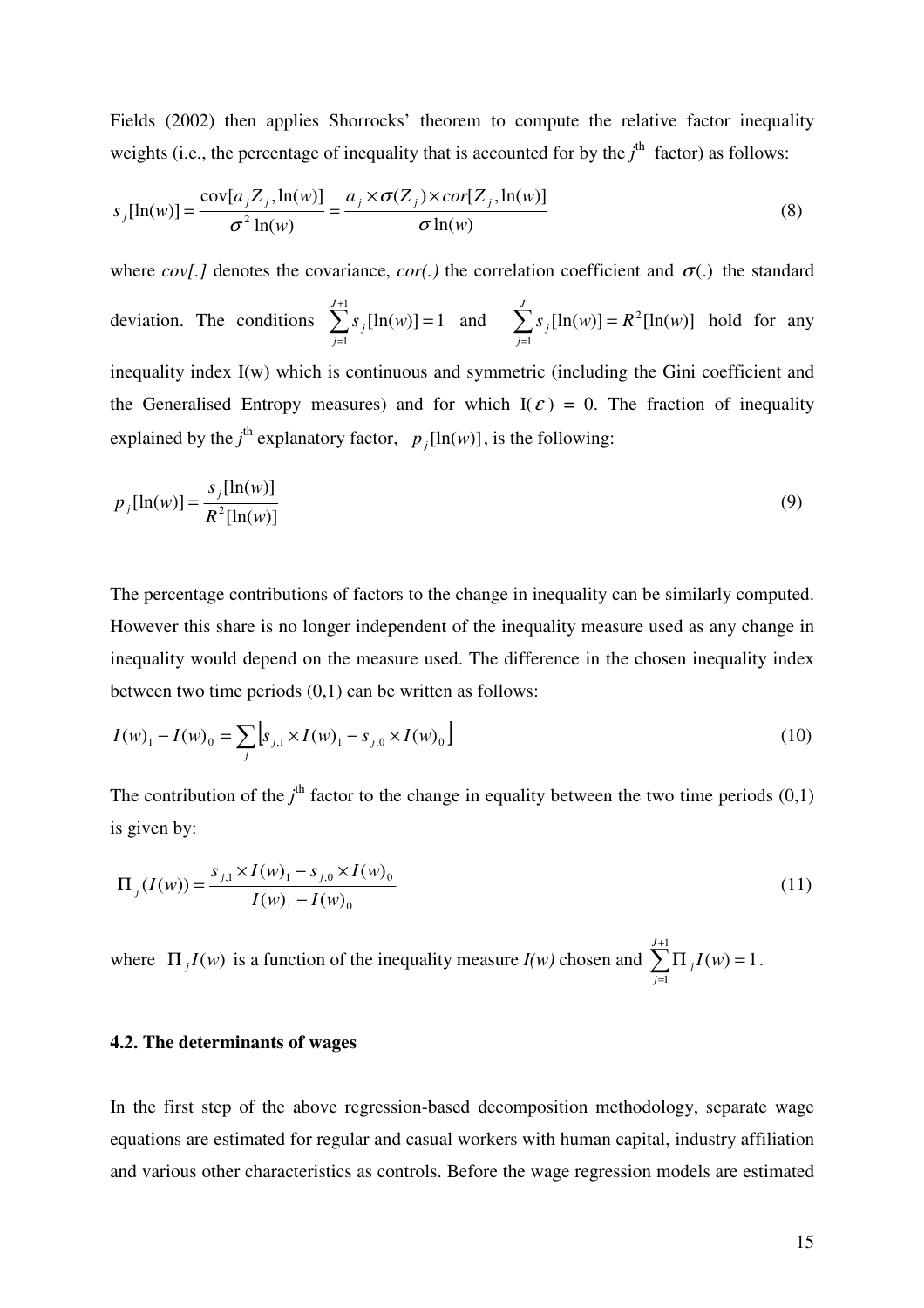the issue of selection bias is addressed using the generalised framework popularised by Lee (1983).<sup>9</sup> Selection is modelled as a polychotomous outcome between three employment categories – non-wage earners (including non-participants in the labour market, self-employed and unemployed individuals), regular wage workers and casual wage workers. As this bias is mediated through observed wages it is sufficient and computationally more convenient to separate employment status into non-wage earners and two different types of wage earners. As noted in Section 2, the separation of workers based on the nature of employment is based on the notion of a dual economy.

A two-stage model for selection and wage determination is estimated. First, a multinomial logit model is estimated where the probability that individual *i* is in outcome *m* can be expressed as:<sup>10</sup>

$$
P_1 = \frac{1}{1 + \sum_{m=2}^{M} \exp(x_m^{\dagger} \gamma_m)}; \text{ and } P_s = \frac{\exp(x_m^{\dagger} \gamma_m)}{1 + \sum_{k=2}^{M} \exp(x_k^{\dagger} \gamma_k)} \quad \gamma_1 = 0; m = 2, 3; k = 2, 3 \tag{12}
$$

where the vector *x* comprises exogenous explanatory variables, *m* and *k* are categorical variables signifying selection between the different employment categories. Exclusion restrictions are required to identify the parameters of the wage equations so that a set of variables that influence employment status between the alternative outcomes but not wage are included as regressors in the selection equation. The selection bias correction term,  $\lambda_k$ , constructed from the selection equation, is similar to the inverse of the "Mills ratio":

$$
\lambda_k = \frac{\phi(\Phi^{-1}(P_k))}{P_k} \tag{13}
$$

where  $\phi(.)$  and  $\Phi(.)$  represent the normal density and distribution functions respectively and  $P_k$  is the probability of being in outcome  $k (k = 2, 3)$ .

An augmented semi-logarithmic Mincerian specification can then be used to estimate consistent coefficients of the wage equations for both sets of workers (suppressing the subscripts for time, *t*, and type of wage employment, *k*):

<sup>&</sup>lt;sup>9</sup> Selection bias could arise if the selection of individuals into wage employment is systematic. This is because this sample is essentially truncated as data on wages as well as industry affiliation is reported only for those individuals in wage employment.

<sup>&</sup>lt;sup>10</sup> The MNL model is identified only up to an additive vector. As a result one set of parameters  $\gamma$  s (outcome one, i.e., non-wage earners, in this paper) must be selected as the base category and set to zero.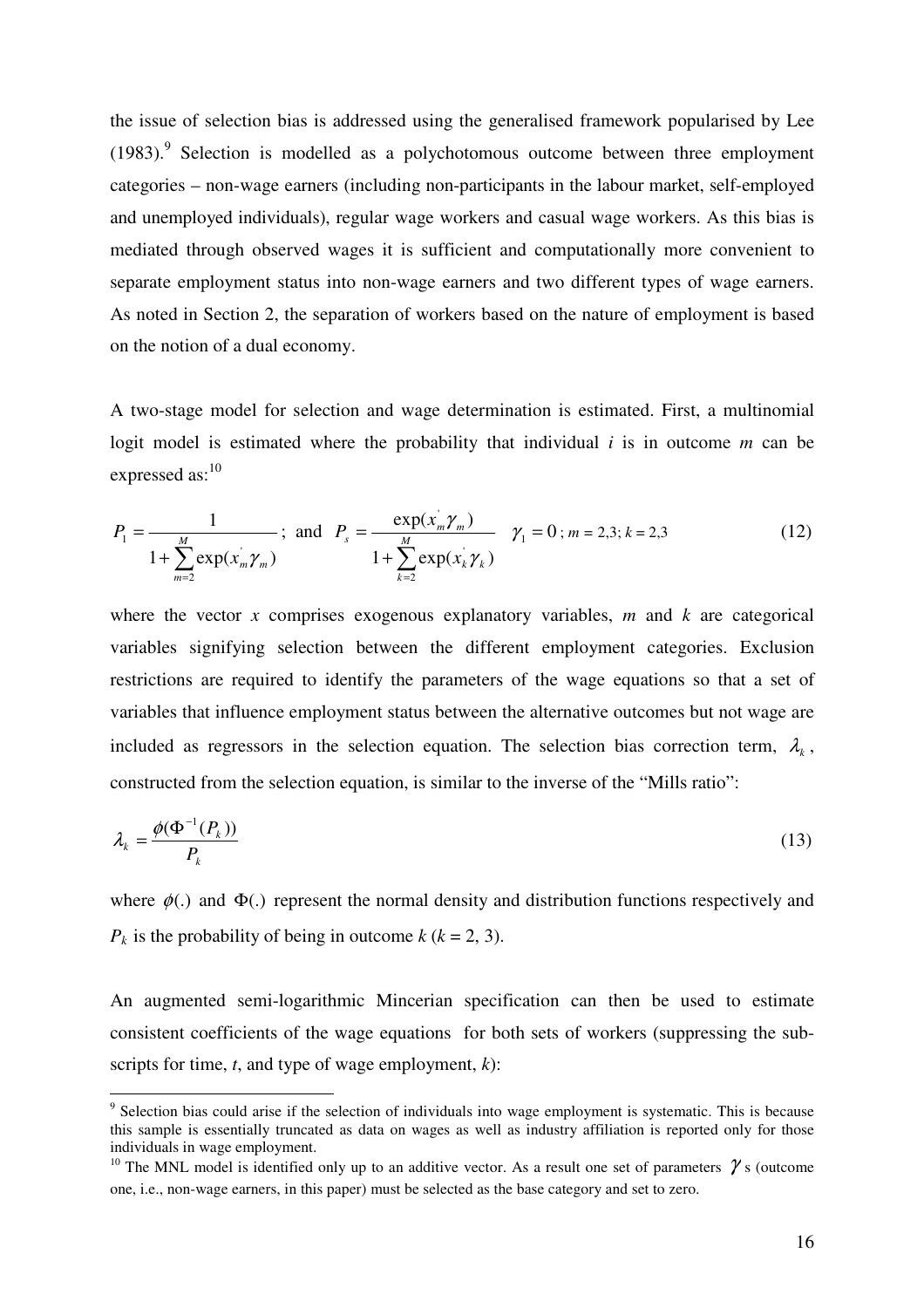$$
\ln(w_i) = \sum_{j=1}^{J} \beta_j Z_{ij} - \beta^* \hat{\lambda}_i + \varepsilon_i
$$
 (14)

where  $\beta^*$  is the coefficient on the selection bias correction term,  $\hat{\lambda}_i$ , and  $\epsilon_i$  the random error terms such that  $E(E_i | z_i; x_i) = 0$ .

This two-step procedure controls for the underlying process by which the set of observations actually observed are generated and ensures consistent estimates of the parameters of the wage equations.<sup>11</sup> The sampling distribution for the estimates can be obtained by using a modification to the formula suggested in Trost and Lee (1984) or by bootstrapping. The latter procedure is adopted here and each of the estimated wage regression models has been bootstrapped using 1000 replications. The selection equations are not reported here for brevity; the wage equations are reported in Table A2 of the Appendix. The explanatory variables common to both models are worker characteristics such as age, education, marital status, caste and religious affiliation as well as controls for settlement type, state of residence and seasonality effects. As noted earlier, the parameters of the wage equations are identified by including in the selection equation variables that capture household structure - household size and four dependency variables.<sup>12</sup> The wage regression models also include industry affiliation dummy variables and selection bias correction terms constructed as described above.

The explanatory power of the variables in all three years is quite high – explaining over half and one-third of the variation in log wages for regular and casual workers respectively. The standard error of estimate is the dispersion of the predicted wages after controlling for various individual and other characteristics and has increased by about 10 and 2.5 percentage points for regular and casual workers respectively. Comparing this with the standard deviation of mean regular wages (reported in Table 1) suggests that while the change between 1983 and 1993 is comparable for both statistics, it is far more rapid for the unadjusted standard

 $11$  The Lee correction was chosen over other methods of selection correction in polychotmous outcome models because of its simplicity, computational convenience and transparent interpretation of the selection effect. It should be noted that parameter estimates of the wage equations obtained in this paper using power series approximations for the selection term following the approach advocated by Newey (1999) were very similar to those obtained using the Lee correction.

<sup>&</sup>lt;sup>12</sup> As the choice of identifying variables is necessarily *ad hoc* the MNL model was estimated for different specifications of identifying variables. The parameter estimates in the wage equations are not sensitive to the choice of the identifying variables and the coefficient on the correction term itself was not materially different across specifications. On balance, these instruments were also not found to strongly influence wages in most specifications in most years.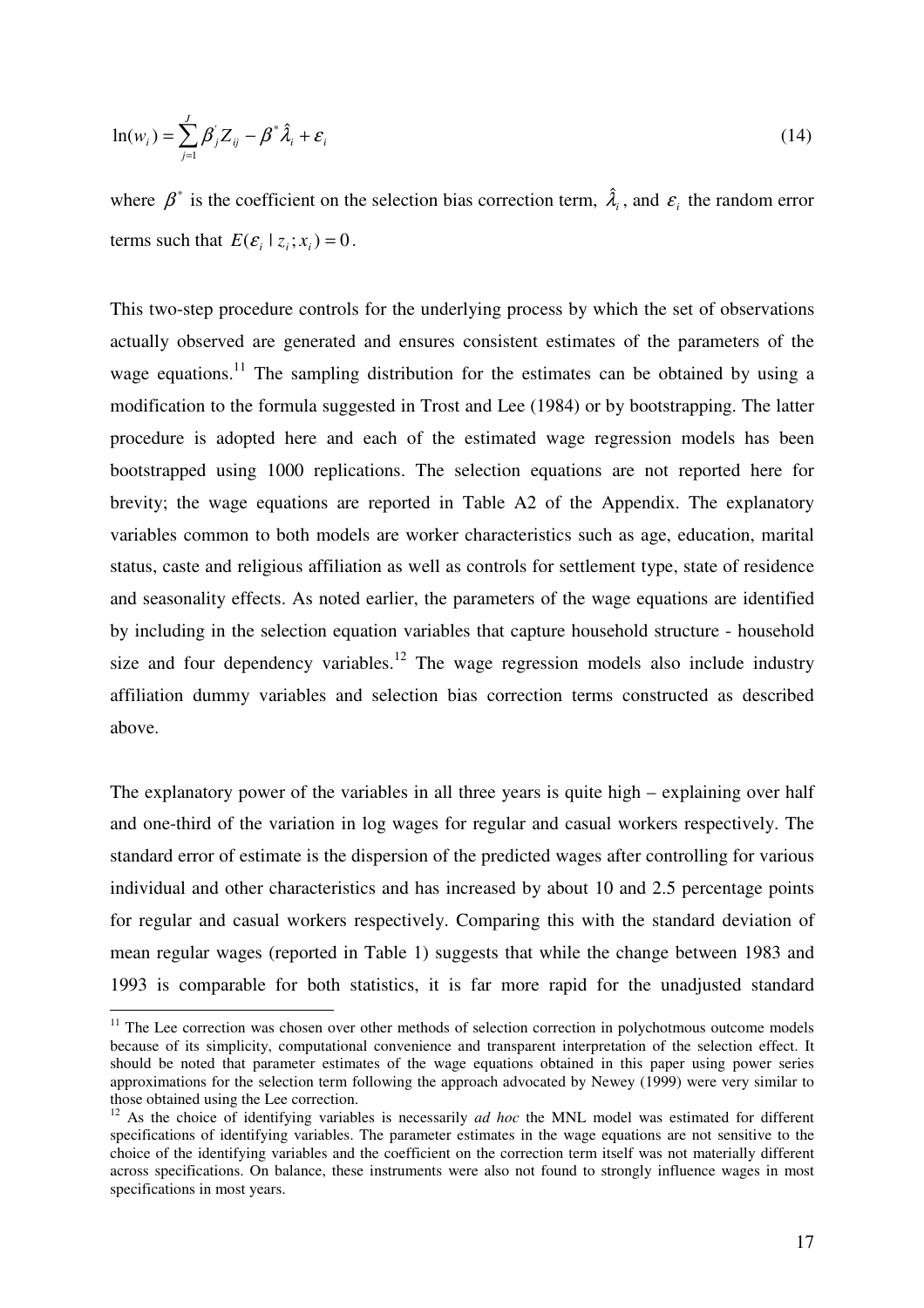deviation. The standard deviation of casual wages was lower in 1993 compared to the first survey, but increased in 1999. The standard error of estimate, on the other hand, suggests rising inequality after adjusting for individual characteristics in both sub-periods, though less so during the 1990s. This rise in the standard error of estimates in the wage equations coupled with the growing importance of selection for regular workers suggests an increase in the returns to unobservable skills that could possibly be related to the liberalisation process.

The explanatory variables have the anticipated signs and the majority yield significant effects at the one per cent level or better. The industry dummy variables are almost all significant at the one per cent level or better indicating the presence of inter-industry wage differentials for both sets of workers. The differences in the returns to human capital embodied in experience and education for different types of workers are consistent with the notion of dual primary and secondary labour markets. Casual workers face at best flat returns to education and experience while the returns to education for regular workers are positive and rising in education level. This pattern of returns increasing in education level has been observed in several country studies for Africa and Asia (see Bennell (1995)), and in national and regional studies within India (Duraisamy, 2002; Kingdon, 1998).

As mentioned earlier, the 1990s were a period of rapid industrial deregulation and trade liberalisation in India. This considerable structural change over the space of a decade is likely to have had some implications for the labour market. This is reflected in the changes in the marginal effects of selected variables during the 1990s. In particular, the returns to graduate education for regular workers rose from 9 per cent to 10 per cent between 1993 and 1999 (tstatistic = 2.33),<sup>13</sup> despite a rise in the supply of graduates. Various explanations for this rise include the existence of patterns of trade that increase the relative demand for skill, i.e., skillenhancing trade or SET (Robbins, 1996), a structure of trade protection that formerly favoured relatively unskilled-labour intensive sectors (Harrison and Hanson, 1999), and skillbiased technological change (Lawrence and Slaughter, 1993). This rising gap between graduate and primary education among regular workers during the 1990s is reflected in the sharp rise in wage inequality during this period. The contribution of these explanatory variables, including education and industry affiliation, to wage inequality is examined next.

<sup>&</sup>lt;sup>13</sup> These are computed as the difference in the coefficients (obtained from the wage regression models) between two consecutive education levels divided by the difference in the years of schooling associated with each level. Standard errors (used in the t-tests for change over time) can also be computed.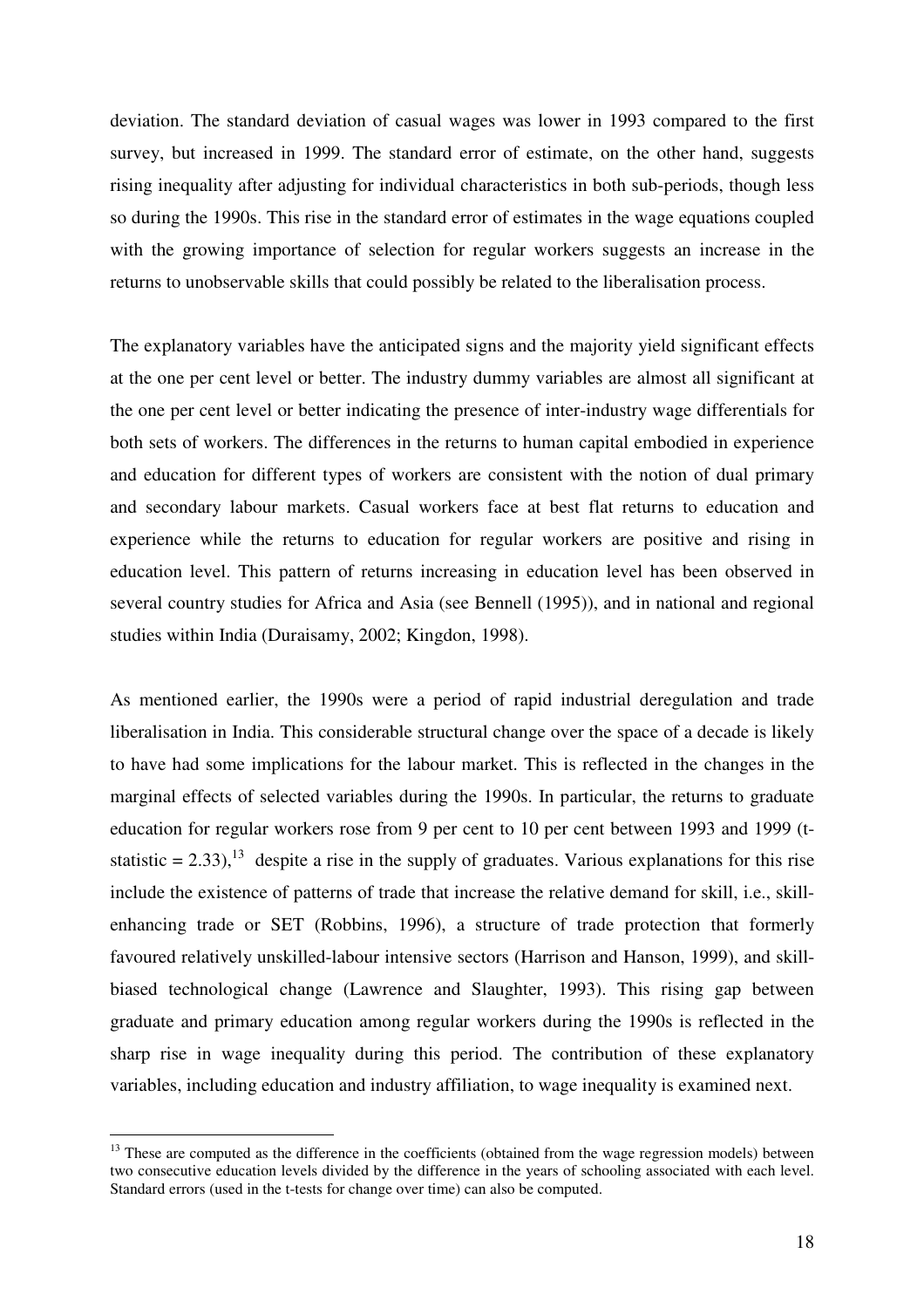## **4.3. Accounting for inequality in India: 1983, 1993 and 1999**

The decomposition methodology described above is applied to the wage regression models with one qualification. This approach can be used to examine the contribution of all variables including variables with non-linear effects and categorical variables entered as a string of dummy variables. A problem arises when there are two or more variables enter interactively as the underlying assumption in the decompositions is that the explanatory variables enter the wage function additively. As a result the contribution of seasonality and settlement type included in the wage regression models cannot be decomposed neatly and are presented as a composite effect. One merit of this approach is that it is possible to examine not only the statistical significance of explanatory variables in a regression but also the strength of their explanatory power. For instance, the wage regression models (see Table A2 of the Appendix) indicate that the majority of the explanatory variables are significant at the one per cent level or better. However, as Table 4 reveals, the contribution of these variables to wage inequality differs markedly.

|                            |         | <b>Regular workers</b> |         | <b>Casual workers</b> |           |         |
|----------------------------|---------|------------------------|---------|-----------------------|-----------|---------|
| <b>Factors</b>             | 1983    | 1993                   | 1999    | 1983                  | 1993      | 1999    |
| Age                        | 0.1019  | 0.1159                 | 0.1338  | 0.0140                | 0.0193    | 0.0223  |
|                            | (18.63) | (24.13)                | (25.20) | (4.10)                | (6.28)    | (6.57)  |
| Marital status             | 0.0145  | 0.0167                 | 0.0189  | 0.0023                | 0.0038    | 0.0020  |
|                            | (2.65)  | (3.47)                 | (3.55)  | (0.68)                | (1.24)    | (0.58)  |
| <b>Educational level</b>   | 0.2313  | 0.1735                 | 0.1722  | 0.0003                | $-0.0010$ | 0.0048  |
|                            | (42.29) | (36.12)                | (32.43) | (0.09)                | $-(0.34)$ | (1.42)  |
| Social and ethnic group    | 0.0071  | 0.0040                 | 0.0036  | 0.0029                | $-0.0003$ | 0.0019  |
|                            | (1.30)  | (0.82)                 | (0.67)  | (0.85)                | $-(0.11)$ | (0.57)  |
| Season and settlement type | 0.0393  | 0.0018                 | 0.0018  | 0.0428                | 0.0073    | 0.0099  |
|                            | (7.19)  | (0.38)                 | (0.34)  | (12.54)               | (2.36)    | (2.90)  |
| State of residence         | 0.0182  | 0.0130                 | 0.0188  | 0.1798                | 0.1849    | 0.2112  |
|                            | (3.33)  | (2.71)                 | (3.54)  | (52.74)               | (60.10)   | (62.14) |
| Industry affiliation       | 0.1222  | 0.1031                 | 0.1385  | 0.0837                | 0.0879    | 0.0842  |
|                            | (22.35) | (21.45)                | (26.07) | (24.55)               | (28.57)   | (24.77) |
| Selection                  | 0.0124  | 0.0524                 | 0.0436  | 0.0152                | 0.0058    | 0.0035  |
|                            | (2.27)  | (10.92)                | (8.20)  | (4.46)                | (1.89)    | (1.04)  |
| Residual                   | 0.4530  | 0.5196                 | 0.4689  | 0.6590                | 0.6923    | 0.6601  |
| R-squared                  | 0.5470  | 0.4804                 | 0.5311  | 0.3410                | 0.3077    | 0.3399  |
| Sample size                | 27,356  | 26,387                 | 27,295  | 28,855                | 26,398    | 29,805  |

**Table 4: Relative factor inequality shares**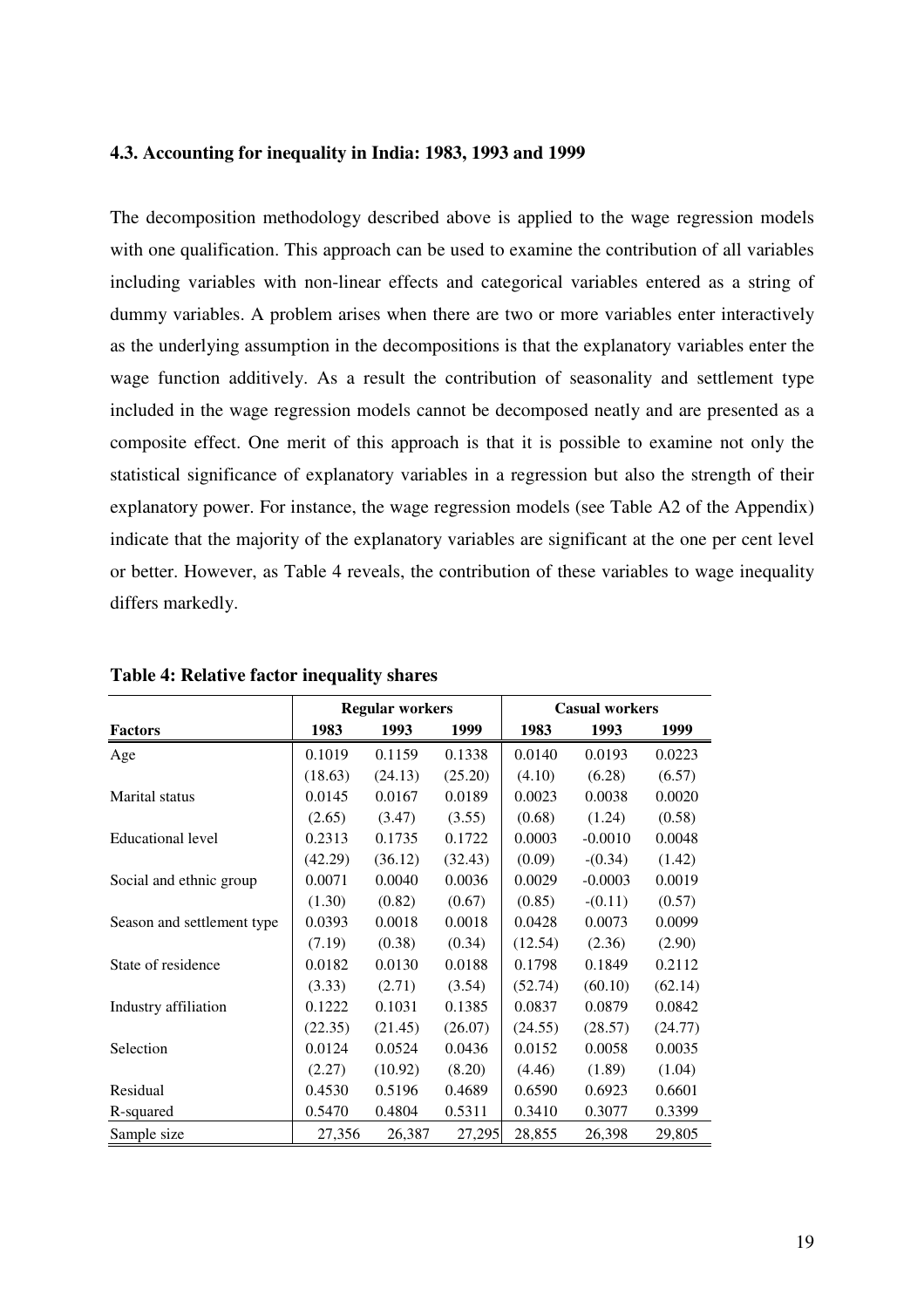Note: Relative factor inequality shares refer to  $s_j[ln(w)]$  in equation (8). Figures in parentheses are the share of inequality explained (i.e.,  $p_j[\ln(w)]$  in equation (9), multiplied by 100).

The differences in the structure of inequality among the two groups of workers are striking. In terms of the explained component for regular workers human capital embodied in experience (proxied by age) and education plays an important role in any given year - age accounted for about a quarter and education for about one-third of the explained level of inequality in 1999. While age does contribute to wage inequality among casual workers the relative factor inequality share is much lower than that for regular workers - age accounts for only about five to seven percent of explained inequality. Geographic factors are the single most important factor in explaining inequality among casual workers – the state of residence variables explain between 50 per cent and 62 per cent of explained wage inequality in the three years. Industry affiliation plays an equally important role for both groups of workers accounting for about a quarter of explained wage inequality.

Surveys of decomposition analyses in developing countries typically reveal that individual attributes (such as education, age, gender, household composition) account for large proportions of income inequality (Fields, 1980; Litchfield, 2003). There is a growing literature on the empirical application of this decomposition methodology. The factor inequality shares for regular workers are somewhat similar to other studies using this accounting methodology though the countries studied are vastly different – Guatemala (Alejos, 2003), the Republic of Korea (Fields and Yoo, 2000), Serbia (Krstic and Reilly, 2003) and the United States (Fields, 2002), among others. Though the values of the factor inequality shares estimated differ somewhat the same factors play an important role in explaining inequality – education, experience and occupation. Alejos (2003) found that education (11%), experience (3%), occupation (24%) and ethnicity (3%) were the major factors explaining inequality in Guatemala among male workers. Fields and Yoo (2000) found that, among others, four factors – job tenure (24-38%), occupation (20-21%), education  $(13-26%)$  and potential experience  $(13-14%)$  - were the major contributors to inequality among male workers in both the years examined though there were some rank reversals. Industry affiliation explained about 3-6% of explained inequality. Fields (2002) obtains estimates comparable to this research for the United States for experience (26%) but find a greater role for education (46%) and occupation (26%) than for industry affiliation in 1999. Krstic and Reilly (2003) also find that education contributed (32-40%) significantly to wage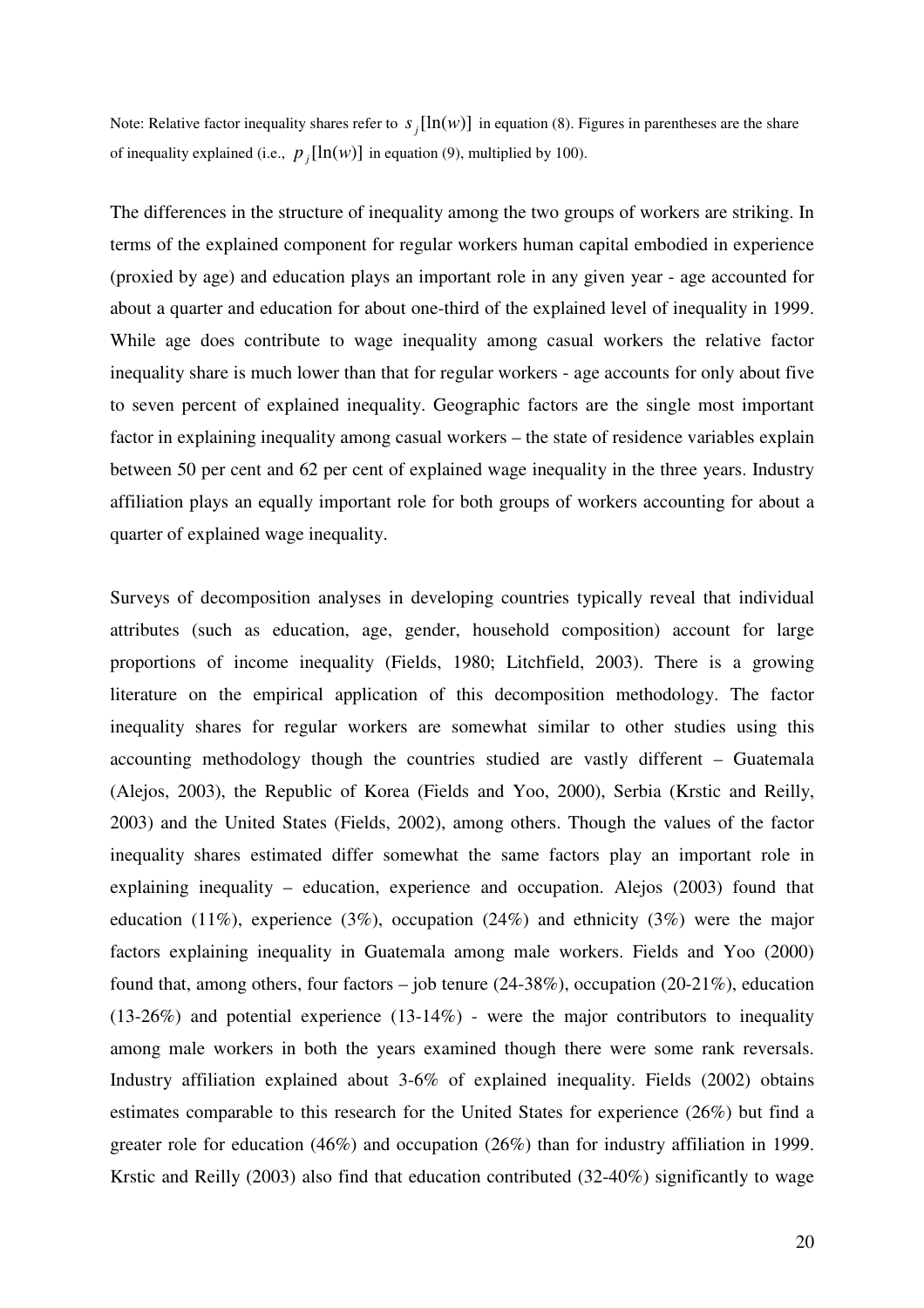inequality in Serbia during the 1990s but find a much lower role played by labour force experience (3-4%). The contribution of industry affiliation to inequality is comparable to the estimates in this research though those for Serbia are more volatile – ranging from 9% in 2000 to 33% in 1997. It should be noted that estimates from the Krstic and Reilly study include male and female workers while those from Alejos, Fields and Yoo, Fields and this research refer to male workers only. Other than this research, none of the other studies control for selection. The contribution of industry affiliation to wage inequality in India is also highlighted by Galbraith et al. (2004) - they find that inequality in manufacturing pay is driven by between-industry (and within-state) inequality rather than between-state (and within-industry) inequality.

Alejos (2003) also decomposed wage inequality among different sub-groups of workers. In particular, he found that the contribution of education to inequality among agricultural, livestock and fishery workers was much lower at about three per cent compared to inequality among all workers. As casual workers are predominantly engaged in agricultural and allied activities this supports the findings of a low factor inequality share for education in this paper for casual workers. This suggests that there is equality of educational attainment among casual workers – supported also by the low between-education group share of explained inequality. This equality, however, is a result not of high enrolment rates but of low average level of schooling among these workers. This is unsurprising as, by definition, casual workers compete in a secondary labour market with virtually flat returns to education, indicating either that there is a low demand for skill or that the acquired skills are not useful in the casual labour market.

The relative role of the factors determining wages has changed somewhat over time. Though the wage gap between regular workers with graduate and primary school qualifications has risen between 1983 and 1999, the factor inequality weight of education has fallen during this period. For casual workers, on the other hand, the contribution of education, though small, rose between 1983 and 1999. At the same time the contribution of age has risen for both workers, which is also reflected in the steepening of the age-earnings profile (see Table A2 of the Appendix). The increase in the contribution of selection coupled with the fall in that of education suggests a rising importance for unobservable skill in the probability of employment in regular wage employment that is possibly linked to the process of trade and industrial liberalisation. The contribution of selection into casual wage employment declined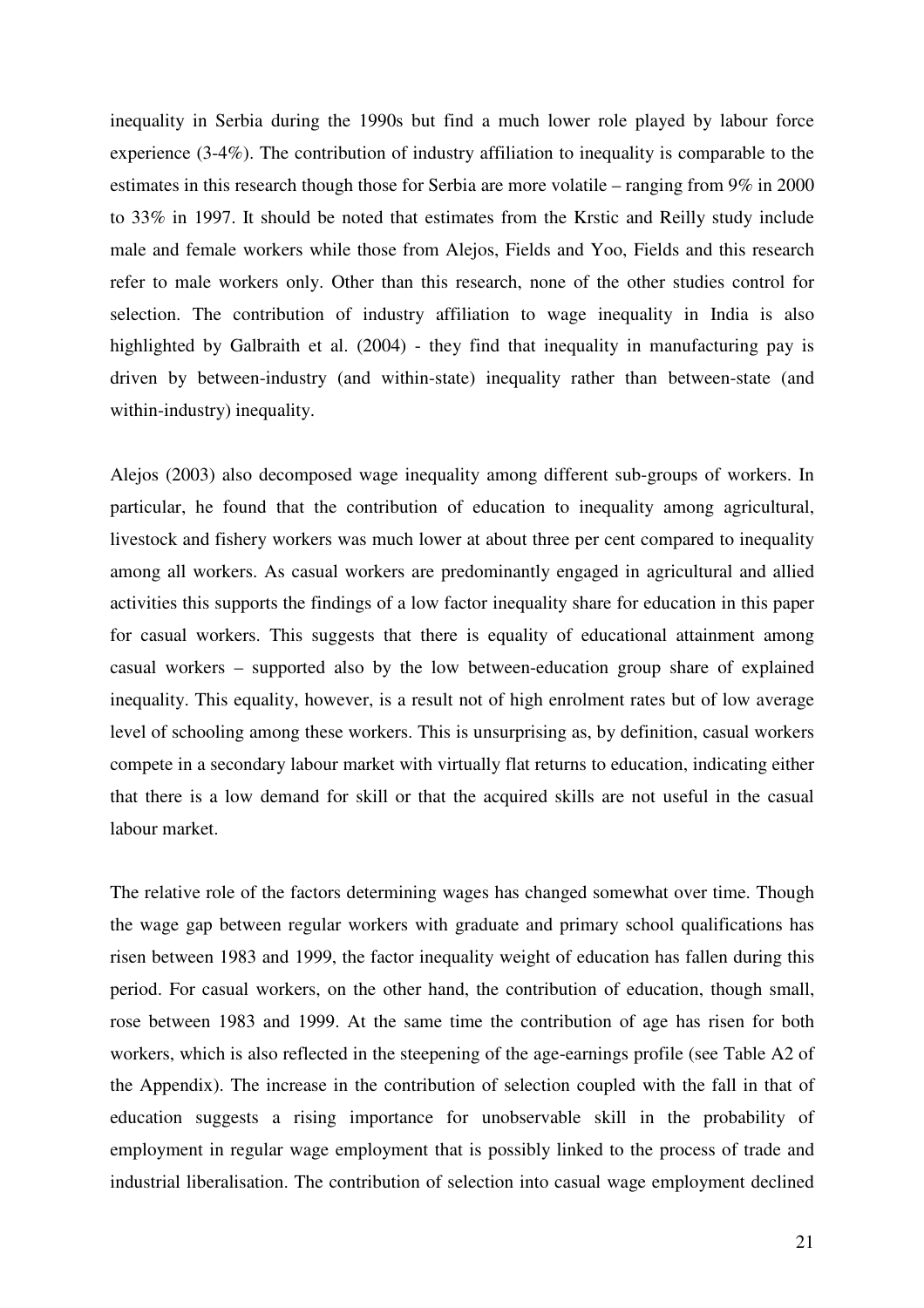during this period. The fall in the importance of season and settlement variables for both workers is driven primarily by the decrease in the negative effect on individual wages associated with residing in rural areas. The relative importance of variables capturing caste and religious affiliation is quite low and has also halved during this period. The contribution of industry affiliation towards wage inequality among regular workers rose between 1983 and 1999, possibly reflecting the change in the structure of protection across industries that was a consequence of the trade liberalisation during this period. In particular, there was substantial reductions in both the level and dispersion of tariff and non-tariff barriers that altered the structure of protection across industries. The data suggest that industries with high initial levels of tariff protection (in 1983) had low wages relative to the economy average and a high share of unskilled regular workers. These industries were also those that experienced the greatest reductions in tariff protection. There is some evidence that the wages of regular workers (predominantly unskilled) in these manufacturing industries fell relative to those in more skill-intensive industries (Vasudeva-Dutta, 2004). This would explain the rise in the contribution of industry affiliation to the level of inequality between 1983 and 1999 for these workers. There is an increase in the factor share of industry affiliation for casual workers in 1993. However, it is less likely that this would have been influenced by the trade and industrial reforms as relative demand shifts are less likely to matter for casual workers who, by definition, comprise a largely homogenous pool of labour.

## **4.4. Accounting for changes in inequality in India: 1983 to 1999**

For regular workers wage inequality trends indicate rising inequality at least during the 1990s. The picture is less clear between 1983 and 1993 and the trends depend on the measure of inequality used. The Gini coefficient was stable between 1983 and 1993 (this implies a very small denominator in terms of equation (11) resulting in improbably large estimates of  $\Pi_j(.)$ ), the Theil index fell during this period while the inter-quantile range rose. For casual workers though there is some disagreement about trends depending on the inequality measure used but the overall picture is one of declining inequality. The contribution of the explanatory factors to the changes in inequality between 1983 and 1999 is reported in Table 5. The inequality measures used are the Gini coefficient, Theil index and the inter-quantile range between the  $90<sup>th</sup>$  and  $10<sup>th</sup>$  percentile (IQR). A factor increases (decreases) inequality if the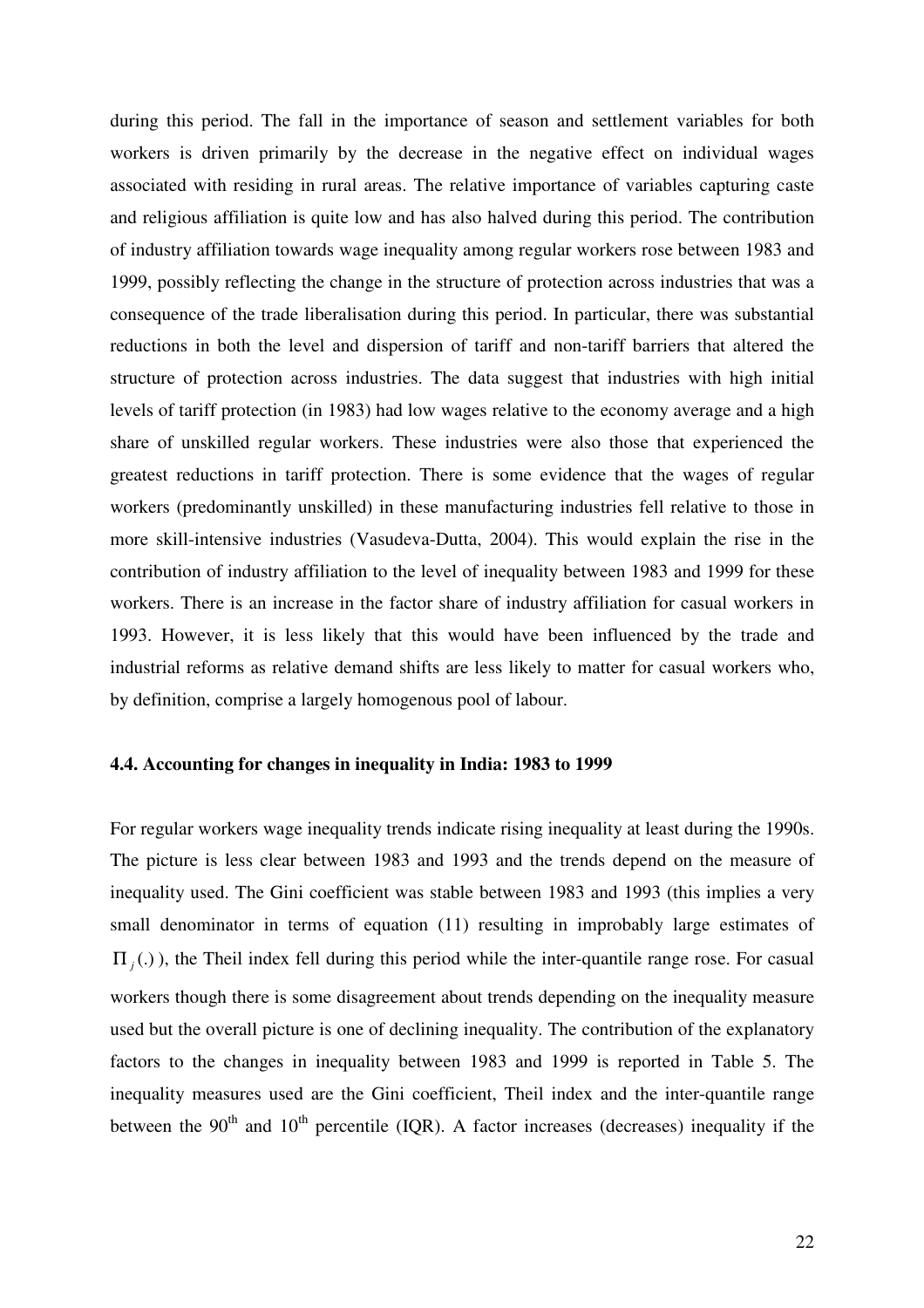sign of the factor share is the same (opposite) as the direction of change in the inequality measure.

|                            |           | <b>Regular workers</b> |            | <b>Casual workers</b> |              |            |  |
|----------------------------|-----------|------------------------|------------|-----------------------|--------------|------------|--|
| <b>Factors</b>             | Gini      | Theil                  | <b>IQR</b> | Gini                  | <b>Theil</b> | <b>IQR</b> |  |
| Age                        | 0.4881    | 0.3543                 | 0.1629     | $-0.0610$             | $-0.0108$    | 0.0380     |  |
| Marital status             | 0.0671    | 0.0489                 | 0.0228     | 0.0052                | 0.0033       | 0.0014     |  |
| Educational level          | $-0.4828$ | $-0.2354$              | 0.1185     | $-0.0403$             | $-0.0131$    | 0.0133     |  |
| Social and ethnic group    | $-0.0358$ | $-0.0209$              | 0.0004     | 0.0116                | 0.0058       | 0.0001     |  |
| Season and settlement type | $-0.4141$ | $-0.2570$              | $-0.0323$  | 0.3389                | 0.1405       | $-0.0521$  |  |
| State of residence         | 0.0253    | 0.0228                 | 0.0193     | $-0.1027$             | 0.0865       | 0.2704     |  |
| Industry affiliation       | 0.3182    | 0.2503                 | 0.1532     | 0.0793                | 0.0823       | 0.0851     |  |
| Selection                  | 0.3889    | 0.2584                 | 0.0719     | 0.1202                | 0.0499       | $-0.0185$  |  |
| Residual                   | 0.6451    | 0.5785                 | 0.4834     | 0.6488                | 0.6556       | 0.6623     |  |

**Table 5: Contribution of factors to changes in wage inequality, 1983-1999**

Note: IQR refers to the inter-quantile range between the  $90<sup>th</sup>$  and  $10<sup>th</sup>$  percentiles for real hourly wages. The contribution of factors refers to  $\Pi_j(.)$  in equation (11).

As regular wage inequality increased between 1983 and 1999 a positive (negative) sign denotes that a factor was responsible for widening (narrowing) inequality. The majority of factors contribute towards increasing wage inequality during this period. Age, industry affiliation and selection are consistently the most important sources of widening inequality while education serves to narrow inequality among regular workers. The adverse impact of industry affiliation on wage inequality is, to some extent at least, a consequence of the differential impact of the fall in tariff protection across industries. For casual workers there is some disagreement among the different inequality measures - the inter-quantile range rose while the Gini coefficient and Theil index fell between 1983 and 1999. As a result, a positive sign denotes widening inequality for the first measure and narrowing inequality for the latter two measures. While age and education contribute towards widening inequality among casual workers, selection narrows inequality during this period. The role of industry affiliation and geographic location depends on the measure used – the former serves to widen inequality using the inter-quantile range and *vice-versa* using the Gini and the Theil while the latter serves to widen inequality using the IQR and Gini but not the Theil. There is considerable evidence of wide inter-state disparities in economic growth, poverty incidence and income inequality especially in the post-liberalisation period (see, for example, Sachs et al. (2002) and Deaton and Dreze (2002)). As geographic location is the single most important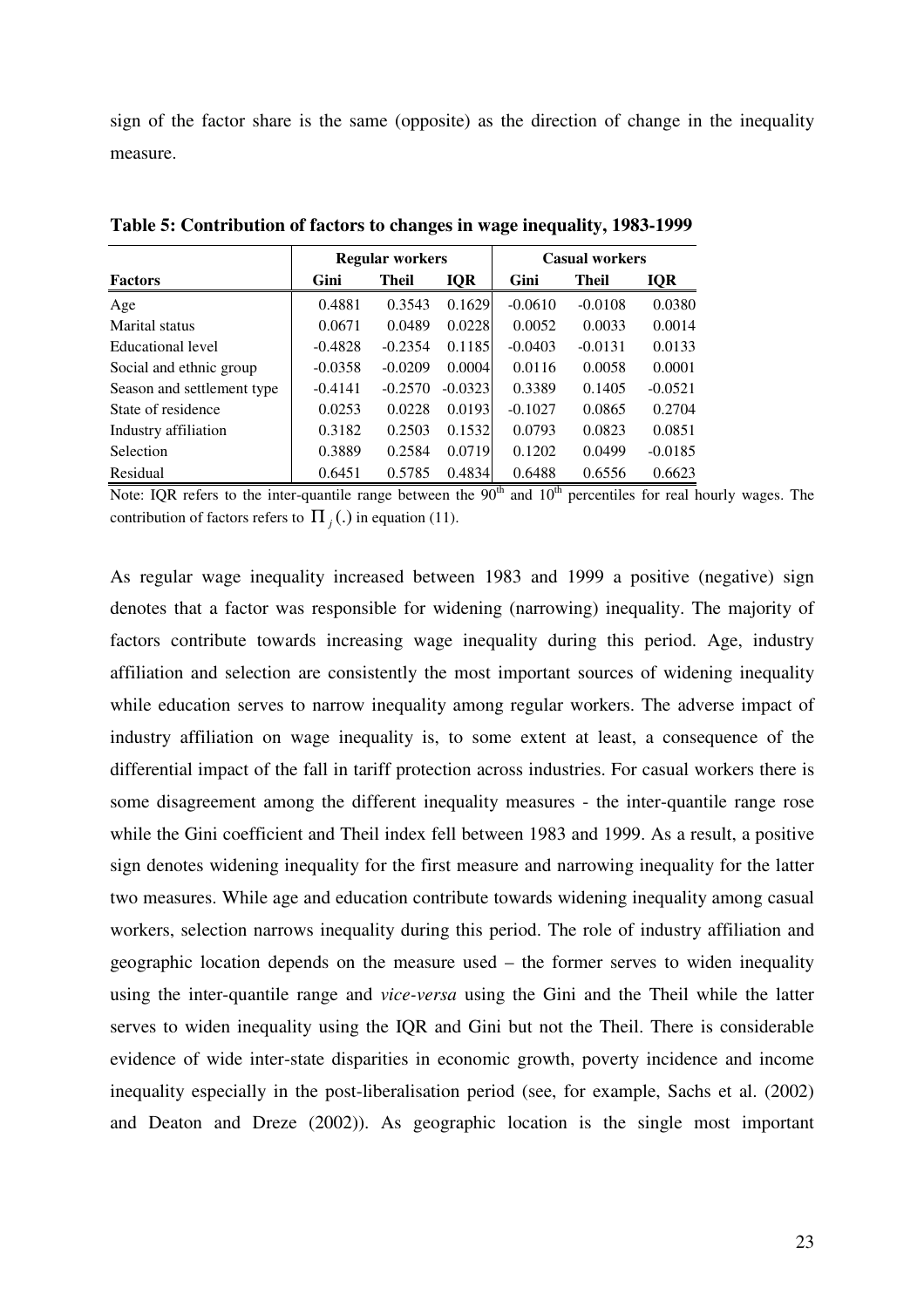determinant of the level of wage inequality it would be an interesting topic for future research to analyse the possible causes of these inter-state wage disparities.

#### **5. Conclusion**

This paper examines the structure of wage inequality for different types of adult male workers – those with regular wage or salaried jobs and those with casual or contractual jobs – using the notion of a dual labour market. The analysis uses microeconomic data for three years - 1983, 1993 and 1999 - spanning a period of rapid economic liberalisation in India.

The major finding of this paper is that there are striking differences in the evolution and structure of wage inequality for the two groups of workers. Wage inequality among regular workers is not only considerably higher than that among casual workers it has also risen between 1983 and 1999, particularly during the 1990s. Though there is some disagreement among the different inequality measures, inequality among casual workers has fallen during this period. This highlights the importance of examining these workers separately rather than as one category. Simple decompositions of wage inequality by education and industry groups reveal that the major portion, particularly for casual workers, is accounted for by inequality among individuals within rather than between these groups.

The contribution of the various factors generally used to explain wages also differs for these workers. Human capital (as embodied in age and education) is one of the major factors explaining both the level of and change in regular wage inequality. For casual workers geographic location plays the most important role in determining wage inequality. Industry affiliation, on the other hand, plays an equally important role explaining about a quarter of wage inequality for both groups of workers. Age, education, industry affiliation and selection are also consistently the most important contributors to changes in inequality among both sets of workers, though their directional effect differ somewhat. The role of education in accounting for wage inequality must be stressed. While educational attainment is an important contributor towards the level of wage inequality its factor inequality share has fallen by about ten percentage points between 1983 and 1999 and education has contributed towards narrowing wage inequality during this period despite the rising skill premium for graduates. At the same time the supply of educated workers increased at all levels of education. For casual workers education serves to widen inequality but only a very small proportion of these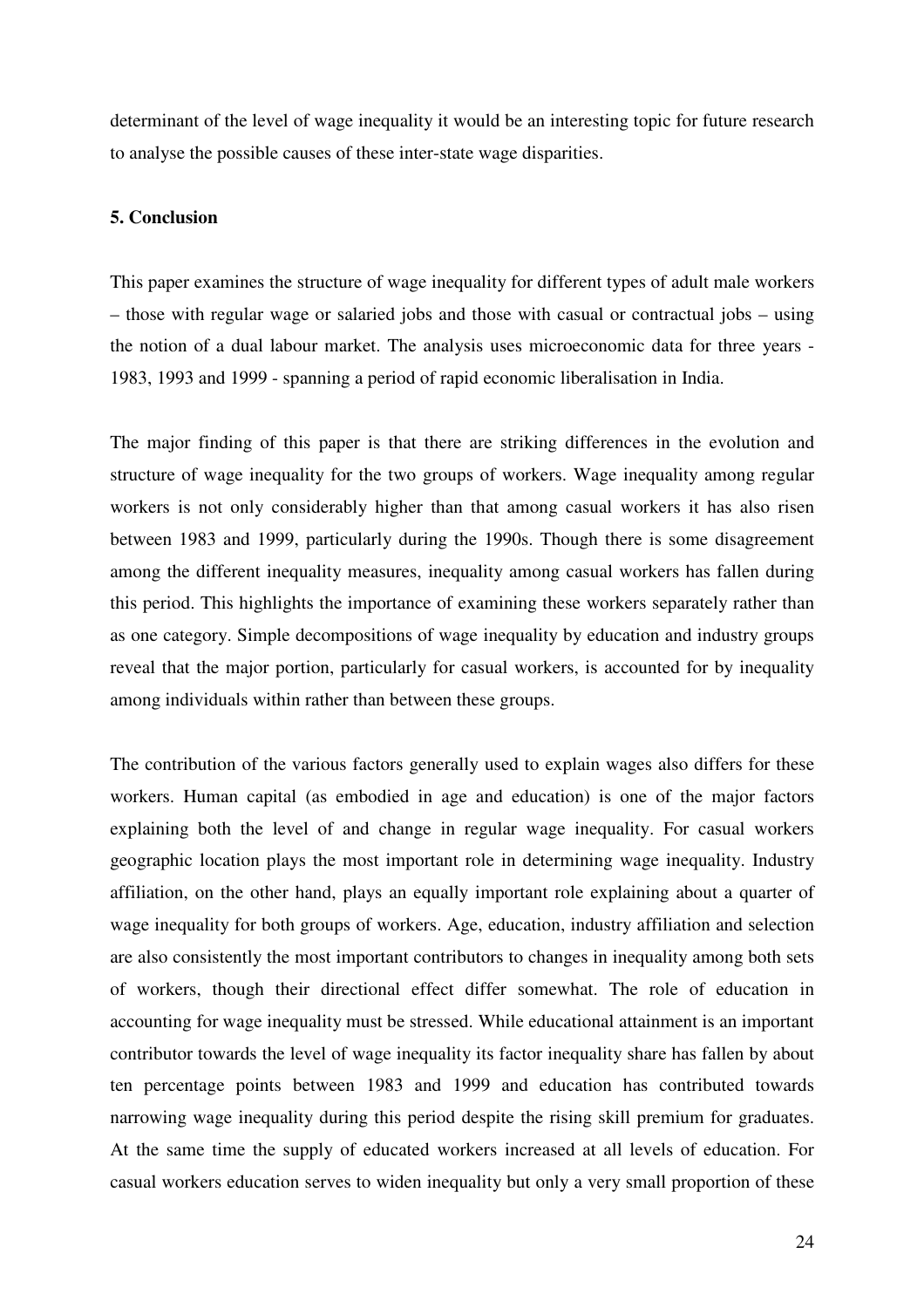workers is educated beyond primary school. This suggests that expanding education through greater access would be a desirable strategy to reduce disparities.

To the author's knowledge this paper is among the first to comprehensively document the evolution and structure of wage inequality in India. This study also augments the growing literature on the empirical application of a regression-based decomposition technique in order to examine the significance and contribution of various factors to wage inequality. The study of inequality and its determinants is important in itself and labour market inequality is a significant determinant of disparities in living standards. In addition, disparities in wages and incomes also have implications for poverty and growth. Ravallion (1997) finds that initial inequality has important implications for poverty reduction by influencing how poverty responds to growth. There is also growing literature on how high levels of inequality hinder growth through political economy arguments imperfect asset markets, and social conflict (Benabou, 1996). Though this study is essentially an accounting exercise, by examining in detail the structure of wage inequality for different sets of workers the empirical analysis reported sets the stage for the future investigation of the reasons for the change in the underlying factors. This agenda for future research could fruitfully focus on the role that returns to education or industry affiliation exert on the change in wage inequality over this period.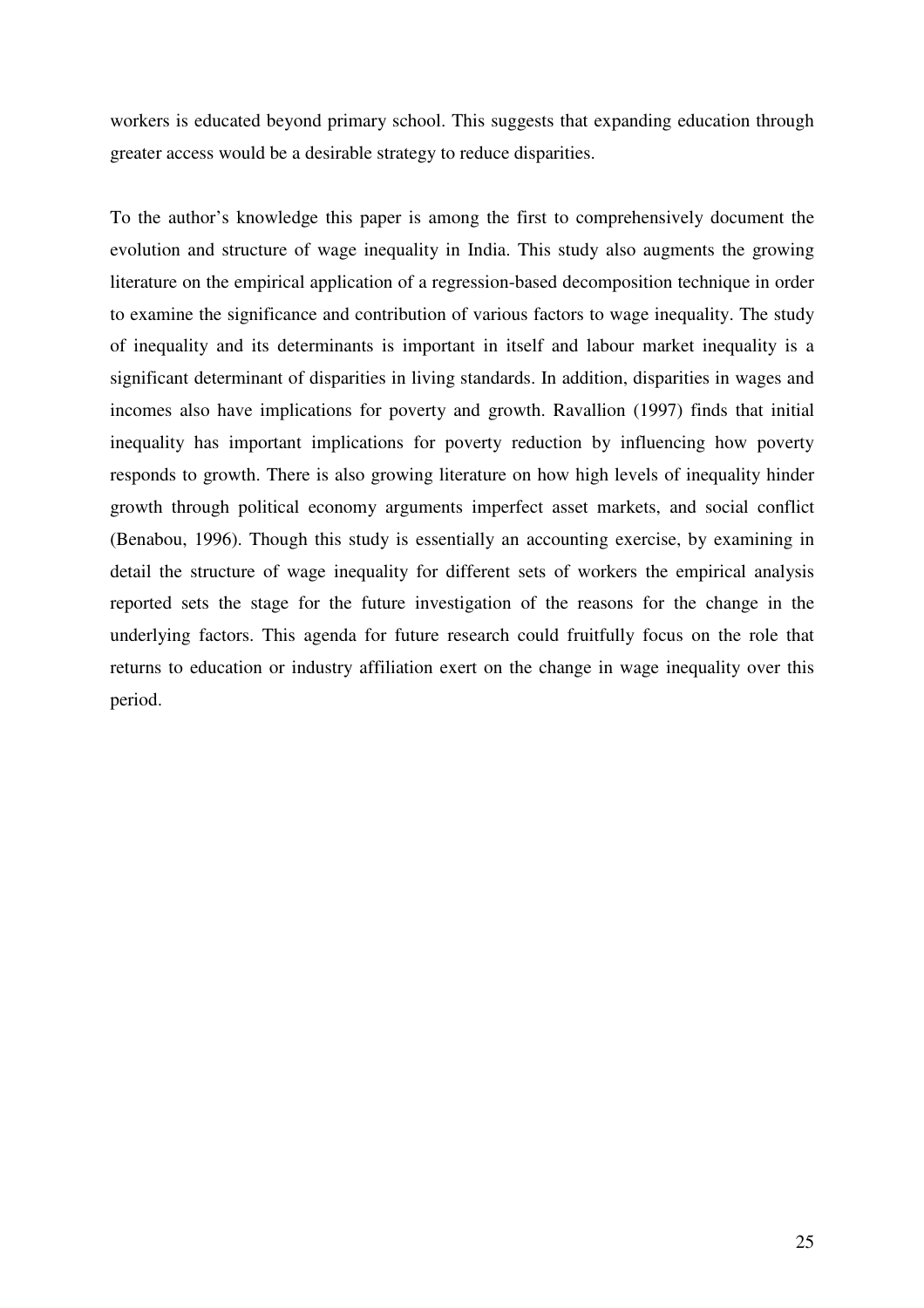#### **REFERENCES**

- Acharyya, R. and S. Marjit (2000). "Globalisation and Inequality: An Analytical Perspective." *Economic and Political Weekly (September 23)*: 3503-3510.
- Alejos, L. A. (2003). Contribution of the Determinants of Income Inequality in Guatemala. Unpublished paper.
- Arbache, J. S., A. Dickerson and F. Green (2004). "Trade Liberalisation and Wages in Developing Countries." *The Economic Journal 114(493)*: F73-F96.
- Attanasio, O., P. K. Goldberg and N. Pavcnik (2004). "Trade Reforms and Wage Inequality in Colombia." *Journal of Development Economics 74(2)*: 331-366.
- Benabou, R. (1996). Inequality and Growth, in. B. S. Bernanke and J. J. Rotemberg (Ed.) *NBER Macroeconomics Annual*, Cambridge, Mass: MIT Press.
- Bennell, P. (1995). "Rates of Return to Education in Asia: A Review of the Evidence." *Institute of Development Studies Working Paper No.24, Sussex*.
- Blau, F. D. and L. M. Kahn (1996). "International Differences in Male Wage Inequality: Institutions versus Market Forces." *Journal of Political Economy 104(4)*: 791-837.
- Cowell, F. A. (1995). *Measuring Inequality*: Harvester Wheatsheaf, Hemel Hempstead.
- Cowell, F. A. and S. P. Jenkins (1995). "How Much Inequality can we Explain? A Methodology and an Application to the USA." *Economic Journal 105*: 421-30.
- Das, M. B. (2003). Ethnicity and Social Exclusion in Job Outcomes in India: Summary of Research Findings. Unpublished paper, *World Bank Institute*.
- Datt, G. (1999). "Has poverty decreased since economic reforms? Statistical data analysis." *Economic & Political Weekly December 11*.
- Deaton, A. and J. Dreze (2002). "Poverty and Inequality in India: A Reexamination." *Economic and Political Weekly September 7*: 3729-48.
- Dickens, W. T. and K. Lang (1985). "A Test of Dual Labor Market Theory." *American Economic Review 75(4)*: 792-805.
- Dubey, A., O. Kharpuri and V. Pala (2004). "Globalisation, Occupational Structure and Wages in India." Paper presented at the International Seminar on Wages and Incomes in India, Dec 12-14, Mumbai.
- Duraisamy, P. (2002). "Changes in the Returns to Education in India, 1983-94: By Gender, Age-Cohort and Location." *Economics of Education Review 21(6)*: 609-622.
- Fields, G. S. (1980). *Poverty, Inequality and Development*: Cambridge University Press, Cambridge.
- Fields, G. S. (2002). Accounting for Income Inequality and Its Change. Unpublished paper, *Cornell University*. Ithaca.
- Fields, G. S. and G. Yoo (2000). "Falling Labour Income Inequality in Korea's Economic Growth: Patterns and Underlying Causes." *Review of Income and Wealth 46(2)*: 139-159.
- Galbraith, J. K., P. Conceicao and H. Kum (2000). "Inequality and Growth Reconsidered Once Again: Some New Evidence from Old Data." *UTIP Working Paper 17*, University of Texas Inequality Project.
- Galbraith, J. K., D. Roy Chowdhury and S. Shrivastava (2004). "Pay Inequality in the Indian Manufacturing Sector, 1979-1998." *University of Texas Inequality Project Working Paper 28*.
- Gallup, J. L. (2002). "The Wage Labour Market and Inequality in Vietnam in the 1990s." *World Bank Policy Research Working Paper No. 2896*, Washington D.C.
- Harrison, A. and G. Hanson (1999). "Who Gains from Trade Reform? Some Remaining Puzzles." *Journal of Development Economics 59(1)*: 125-154.
- Kapila, U., Ed. (2001). *Indian Economy Since Independence*. New Delhi: Academic Foundation.
- Katz, L. and D. Autor (1999). Changes in Wage Structure and Earnings Inequality, in. O. Ashenfelter and D. Card (Ed.) *Handbook of Labor Economics*: North Holland.
- Kingdon, G. G. (1998). "Does the Labour Market Explain Lower Female Schooling in India?" *Journal of Development Studies 35(1)*: 39-65.
- Krstic, G. and B. Reilly (2003). "An Anatomy of Labour Market Earnings Inequality in Serbia 1995 to 2000." *Discussion Paper No. 97, Department of Economics, University of Sussex*.
- Krueger, A. B. and L. H. Summers (1988). "Efficiency Wages and the Inter-Industry Wage Structure." *Econometrica 56(2)*: 259-293.
- Labour Bureau (various years). *Indian Labour Statistics*. Shimla: Government of India.
- Lawrence, R. Z. and M. J. Slaughter (1993). "International Trade and American Wages in the 1980s: Giant Sucking Sound or Small Hiccup?" *Brookings Papers on Economic Activity: Microeconomics 2*: 161- 211.
- Lee, L.-F. (1983). "Generalised Econometric Models with Selectivity." *Econometrica 51(2)*: 507-512.
- Litchfield, J. A. (2003). *Poverty, Inequality and Social Welfare in Brazil, 1981-1995*. Thesis, London: London School of Economics and Political Science.
- Machin, S. (2002). "Labour Market Inequality and Changes in the Relative Demand for Skills." Paper prepared for the Royal Statistical Society "Explanations of Rising Economic Inequality" Conference.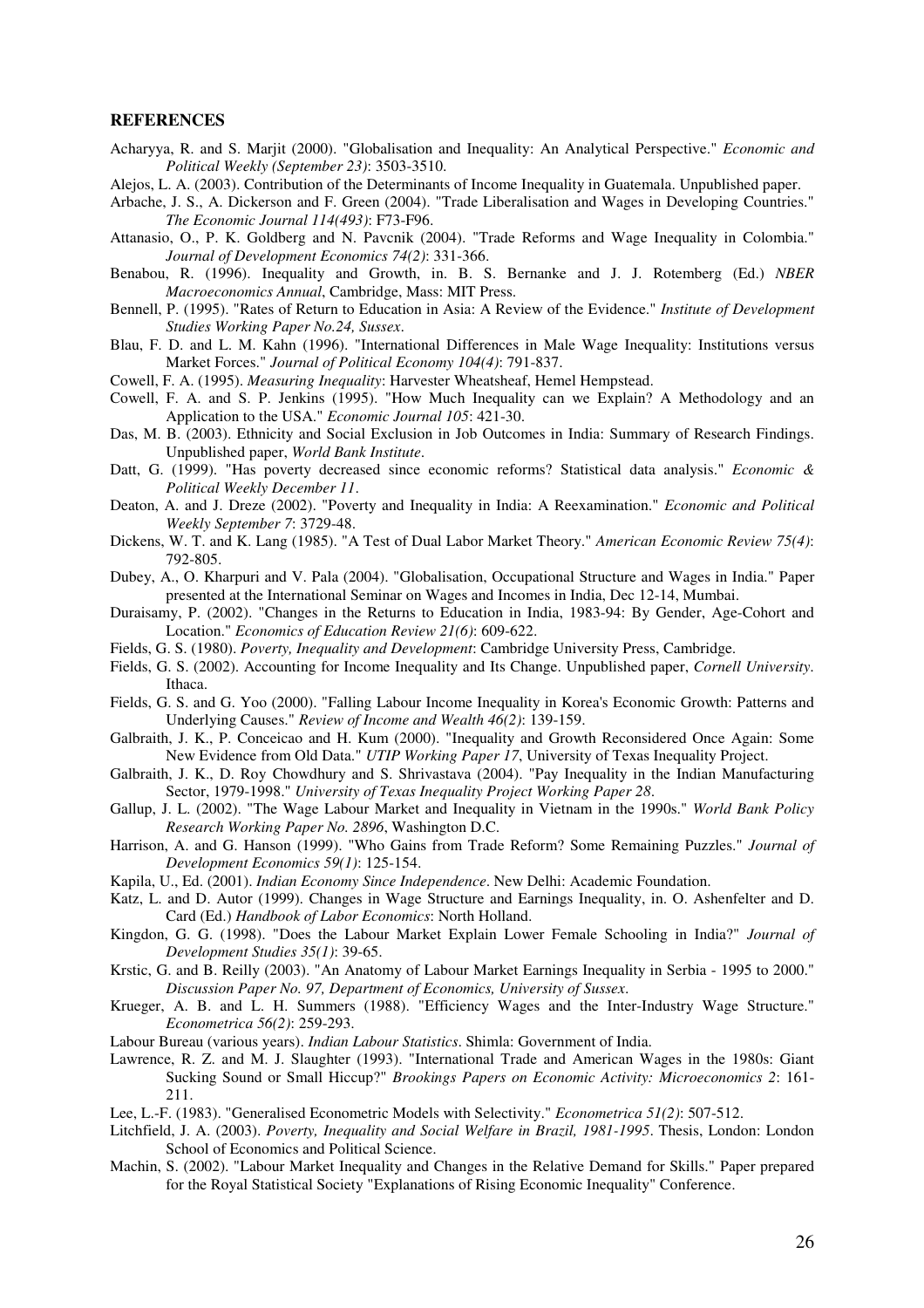- Mujeri, M. (2002). "Decomposing Wage Inequality Change in Bangladesh: An Application of Double Calibration Technique." *Paper prepared as part of "Exploring Links between Globalisation and Poverty in South Asia"*, Globalisation and Poverty Programme, DFID.
- Murphy, K. M. and F. Welch (1990). "Empirical Age-Earnings Profile." *Journal of Labour Economics 8(2)*: 202-229.
- Newell, A. (2001). "The Distribution of Wages in Transition Countries." *Department of Economics Discussion Paper 72*, University of Sussex.
- Newey, W. K. (1999). Two Step Series Estimation of Sample Selection Models. Unpublished paper, *Massachusetts Institute of Technology*. Cambridge MA.
- Nouroz, H. (2001). *Protection in Indian Manufacturing: An Empirical Study*. New Delhi: MacMillan.
- Özler, B., G. Datt and M. Ravallion (1996). *A Database on Poverty and Growth in India*: Poverty and Human Resources Division Policy, Research Department, The World Bank.
- Panda, M. K. (1999). Growth with Equity: Policy Lessons from the Experience of India, in. (Ed.) *Growth with Equity: Policy Lessons from the Experiences of Selected Asian Countries*: UNESCAP.
- Ravallion, M. (1997). "Can High-Inequality Developing Countries Escape Absolute Poverty?" *Policy Research Working Paper 1775*, World Bank.
- Reilly, B. (1990). "Occupational Endogeneity and Gender Wage Differentials for Young Workers: An Empirical Analysis using Irish Data." *The Economic and Social Review 21(3)*: 311-328.
- Robbins, D. (1996). "HOS Hits Facts: Facts Win. Evidence on Trade and Wages in the Developing World." *HIID Development Discussion Paper 557*, Harvard University.
- Sachs, J. D., N. Bajpai and A. Ramiah (2002). "Why Have Some Indian States Grown Faster than the Others?" *Centre for International Development, Harvard University*.
- Taubman, P. and M. L. Wachter (1986). Segmented Labour Markets, in. O. Ashenfelter and R. Layard (Ed.) *Handbook of Labour Economics*: North Holland. *Volume II*.
- Tendulkar, S. D. (2003). Organised Labour Market in India: Pre and Post Reform. Unpublished paper, *Paper prepared for the Conference on Anti Poverty and Social Policy on January 2-4 at Alwar, India*.
- Trost, R. P. and L.-F. Lee (1984). "Technical Training and Earnings: A Polychotomous Choice Model with Selectivity." *The Review of Economic and Statistics 66(1)*: 151-156.
- Unni, J. (2001). "Gender and Informality in Labour Market in South Asia." *Economic and Political Weekly 36(26)*: 2360-2377.
- Vasudeva-Dutta, P. (2004). "Trade Protection and Inter-Industry Wages in India." *Poverty Research Unit Working Paper 27*, University of Sussex.
- Wood, A. (1997). "Openness and Wage Inequality in Developing Countries: The Latin American Challenge to East Asian Conventional Wisdom." *World Bank Economic Review 11(1)*: 33-57.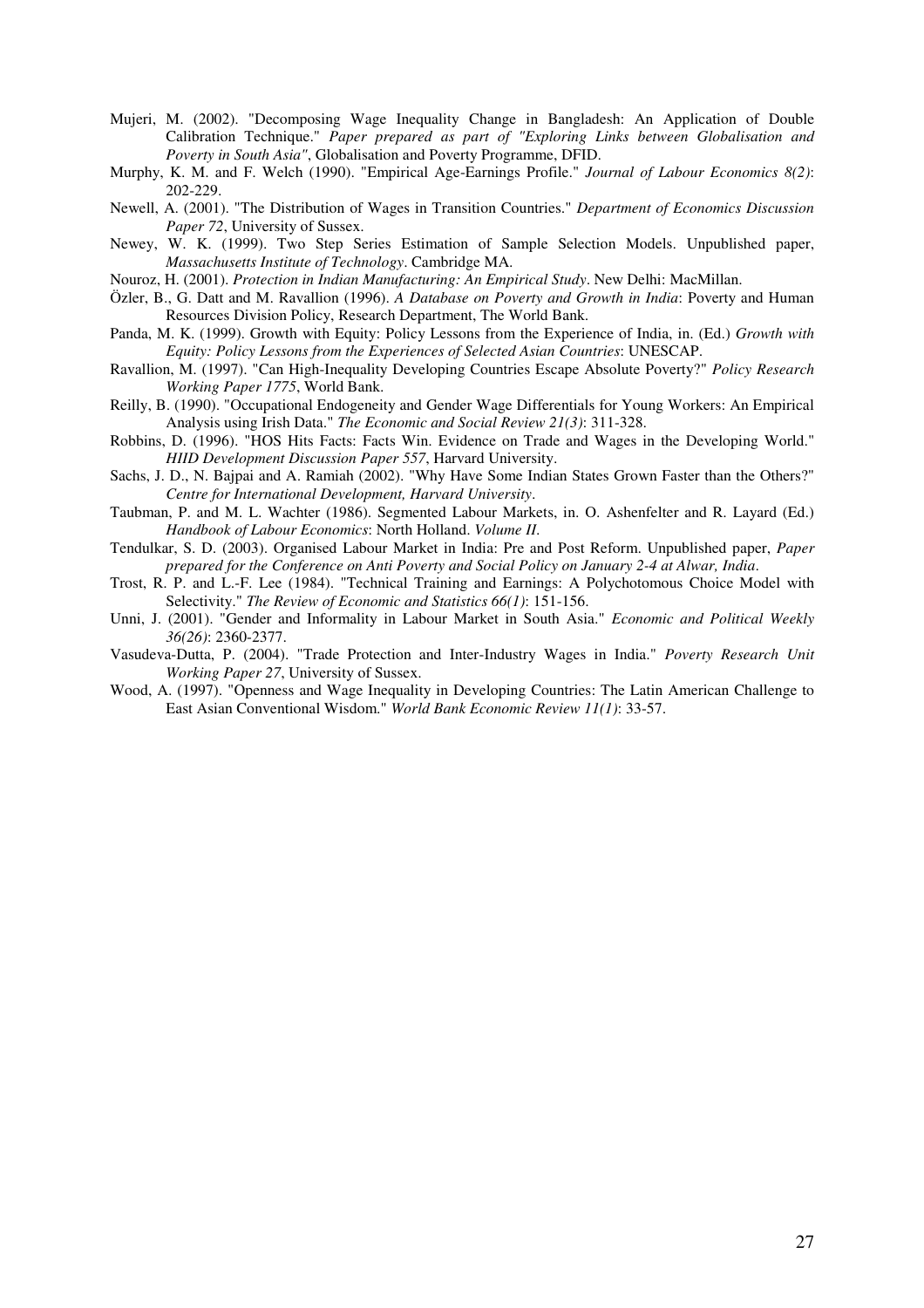#### **DATA APPENDIX**

The three large-scale nationally representative employment surveys for January-December 1983, July 1993–June 1994 and July 1999–June 2000 (referred to as 1983, 1993 and 1999 in the paper) are a rich source of data on wages, employment and individual and household characteristics. The final sample generated for use in the empirical analysis comprises data from 17 states – Andhra Pradesh, Assam, Bihar, Gujarat, Haryana, Himachal Pradesh, Karnataka, Kerala, Madhya Pradesh, Maharashtra, Orissa, Punjab, Rajasthan, Tamil Nadu, Tripura, Uttar Pradesh and West Bengal. Taken together these 17 states accounted for about 96% of total gross state domestic product and 97% of total population in 1999-2000 (see also Özler et al. (1996)). Individuals were divided into three mutually exclusive categories using current weekly status: (i) non-wage earners, i.e., nonparticipants in the labour market, self-employed and unemployed individuals (ii) regular wage employment and (iii) casual wage employment.

#### Wages

Nominal weekly wages include payment in cash and kind. Some observations (about 1-2% in the three years) had to be dropped from the sample as there were missing observations on wages, hours worked and industry affiliation. It is assumed that the excluded observations are random as the mean observable characteristics of the workers excluded do not differ significantly from those retained in the sample though this does not take possible differences in unobservables into account. The wage distribution was then trimmed by 0.1% at the top and bottom tails. This is necessarily an *ad hoc* measure: some researchers prefer to trim the wage distribution using specific values (Krueger and Summers, 1988) while others prefer to trim the distribution at the tails (Arbache et al., 2004) as adopted here. These nominal wages were deflated to 1983 prices using official state-level monthly consumer price indices (base year 1960-61) for agricultural labourers (CPIAL) for rural wages and industrial workers (CPIIW) for urban wages (Labour Bureau, various years). Using the survey data on the intensity of work – i.e., no work, part-time or full-time – for each day of the week and assuming a 48 hour week, the number of hours worked and the real hourly wage was constructed.

#### Variables influencing wages

The standard quadratic form for age is not used as this did not fit the data well and following Murphy and Welch (1990) age splines at ten-year intervals were included instead as a proxy for labour force experience. Marital status is a dummy variable coded one if currently married and zero if never married, widowed, divorced or separated. There is information on the highest level of schooling completed (but not on the number of years of schooling) so dummy variables corresponding to the following education variables were constructed: primary school, middle school, secondary school and graduate and above. The reference category is individuals who are illiterate or have less than two years of formal or informal schooling. Dummy variables for caste and religious affiliation were constructed from household data; the omitted category is all other households. Seasonality effects are captured by dummy variables for the quarter in which the households were interviewed. These quarterly dummies were also interacted with the dummy variable for the rural sector. The variable for industry affiliation was constructed based on the individual's current weekly industrial classification. In order to ensure adequate observations in each industry the three-digit National Industrial Classification codes are aggregated into 38 industries.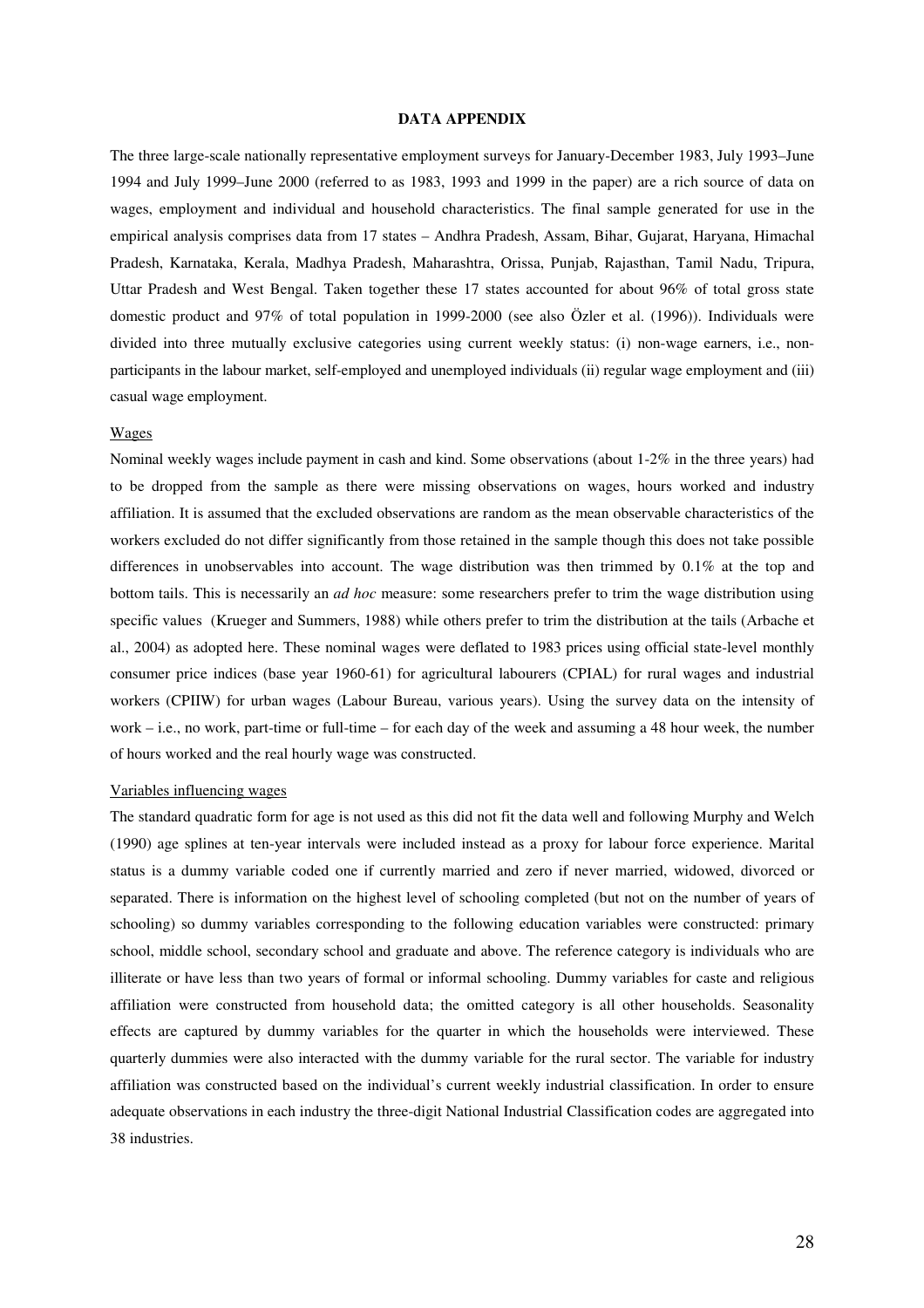## **APPENDIX**

|                                       |                     | <b>Regular workers</b>                        |                         |                        | <b>Casual workers</b>  |                        |
|---------------------------------------|---------------------|-----------------------------------------------|-------------------------|------------------------|------------------------|------------------------|
|                                       | 1983                | 1993                                          | 1999                    | 1983                   | 1993                   | 1999                   |
| Mean real weekly wage (Rs.)           | 141.479             | 206.81                                        | 267.03                  | 45.02                  | 62.02                  | 74.19                  |
|                                       | (112.27)            | (153.18)                                      | (220.34)                | (31.66)                | (34.30)                | (42.20)                |
| Median real weekly wage (Rs.)         | 121.98              | 173.66                                        | 210.29                  | 38.39                  | 56.43                  | 66.34                  |
| <b>Wage inequality measures:</b>      |                     |                                               |                         |                        |                        |                        |
| Inter-quantile range (90-10)          | 219.0349            | 350.5498                                      | 479.0380                | 58.4178                | 79.0688                | 91.1097                |
| Standard error                        | (1.7247)            | (1.7967)                                      | (3.0404)                | (0.6075)               | (0.6407)               | (0.7045)               |
| Confidence interval                   | 222.4193]           | [215.6504, [347.0240,<br>354.0755]            | [473.0716]<br>485.0044] | [57.2257]<br>59.6099]  | [77.8116]<br>80.3260]  | [89.7272<br>92.4923]   |
| Inter-quantile range (90-50)          | 133.6018            | 229.3618                                      | 331.0612                | 37.8083                | 48.6347                | 56.6144                |
| Standard error                        | (1.6131)            | (1.7101)                                      | (3.0191)                | (0.5647)               | (0.6103)               | (0.6648)               |
| Confidence interval                   | 136.7673]           | [130.4363, [226.0059, [325.1367,<br>232.7176] | 336.9857]               | [36.7000,<br>38.9165]  | [47.4371,<br>49.8322]  | [55.3099,<br>57.9190]  |
| Inter-quantile range (50-10)          | 85.4331             | 121.1880                                      | 147.9768                | 20.6096                | 30.4341                | 34.4953                |
| Standard error<br>Confidence interval | (0.7536)            | (0.8505)                                      | (1.5734)                | (0.1853)               | (0.2393)               | (0.2704)               |
|                                       | 86.9118]            | [83.9543, [119.5190, [144.8893,<br>122.8570]  | 151.0643]               | [20.2460,<br>20.9732]  | [29.9645,<br>30.9037]  | [33.9648,<br>35.0258]  |
| Gini coefficient                      | 0.3791              | 0.3881                                        | 0.4210                  | 0.3235                 | 0.2919                 | 0.2896                 |
| Standard error                        | (0.0020)            | (0.0016)                                      | (0.0015)                | (0.0019)               | (0.0013)               | (0.0013)               |
| Confidence interval                   | [0.3752,<br>0.3830] | [0.3851,<br>0.3912]                           | [0.4180,<br>$0.4240$ ]  | [0.3198,<br>0.3272]    | [0.2893,<br>$0.2945$ ] | [0.2870,<br>$0.2922$ ] |
| Mean log deviation, $GE(0)$           | 0.2684              | 0.3103                                        | 0.3268                  | 0.1863                 | 0.1829                 | 0.1461                 |
| Standard error                        | (0.0027)            | (0.0032)                                      | (0.0024)                | (0.0022)               | (0.0025)               | (0.0014)               |
| Confidence interval                   | [0.2631,<br>0.2737] | [0.3040,<br>$0.3166$ ]                        | [0.3221,<br>0.3314]     | [0.1819,<br>$0.1906$ ] | [0.1779,<br>0.1879]    | [0.1434,<br>0.1487]    |
| Theil index, $GE(1)$                  | 0.2477              | 0.2488                                        | 0.2918                  | 0.1852                 | 0.1440                 | 0.1409                 |
| Standard error                        | (0.0034)            | (0.0021)                                      | (0.0023)                | (0.0032)               | (0.0014)               | (0.0015)               |
| Confidence interval                   | [0.2411,<br>0.2544] | [0.2447,<br>$0.2529$ ]                        | [0.2873,<br>0.2963]     | [0.1790,<br>0.1915]    | [0.1413,<br>0.1466]    | [0.1380,<br>0.1437]    |
| Half squared coeff. variation, GE(2)  | 0.3149              | 0.2743                                        | 0.3404                  | 0.2473                 | 0.1529                 | 0.1618                 |
| Standard error                        | (0.0088)            | (0.0031)                                      | (0.0039)                | (0.0091)               | (0.0018)               | (0.0024)               |
| Confidence interval                   | [0.2976,<br>0.3321] | [0.2682,<br>0.2804]                           | [0.3328,<br>$0.3480$ ]  | [0.2294,<br>0.2652     | [0.1495,<br>0.1563     | [0.1571,<br>0.1665]    |
| Sample size                           | 27,356              | 26,387                                        | 27,295                  | 28,855                 | 26,398                 | 29,805                 |

Note: Real weekly wage (Rs.) in constant 1983 prices. The inequality measures are computed without applying household weights. Figures in parentheses are as labelled - standard deviation for the mean wage, standard errors and 95% confidence intervals for inequality measures obtained by bootstrapping with 1000 replications.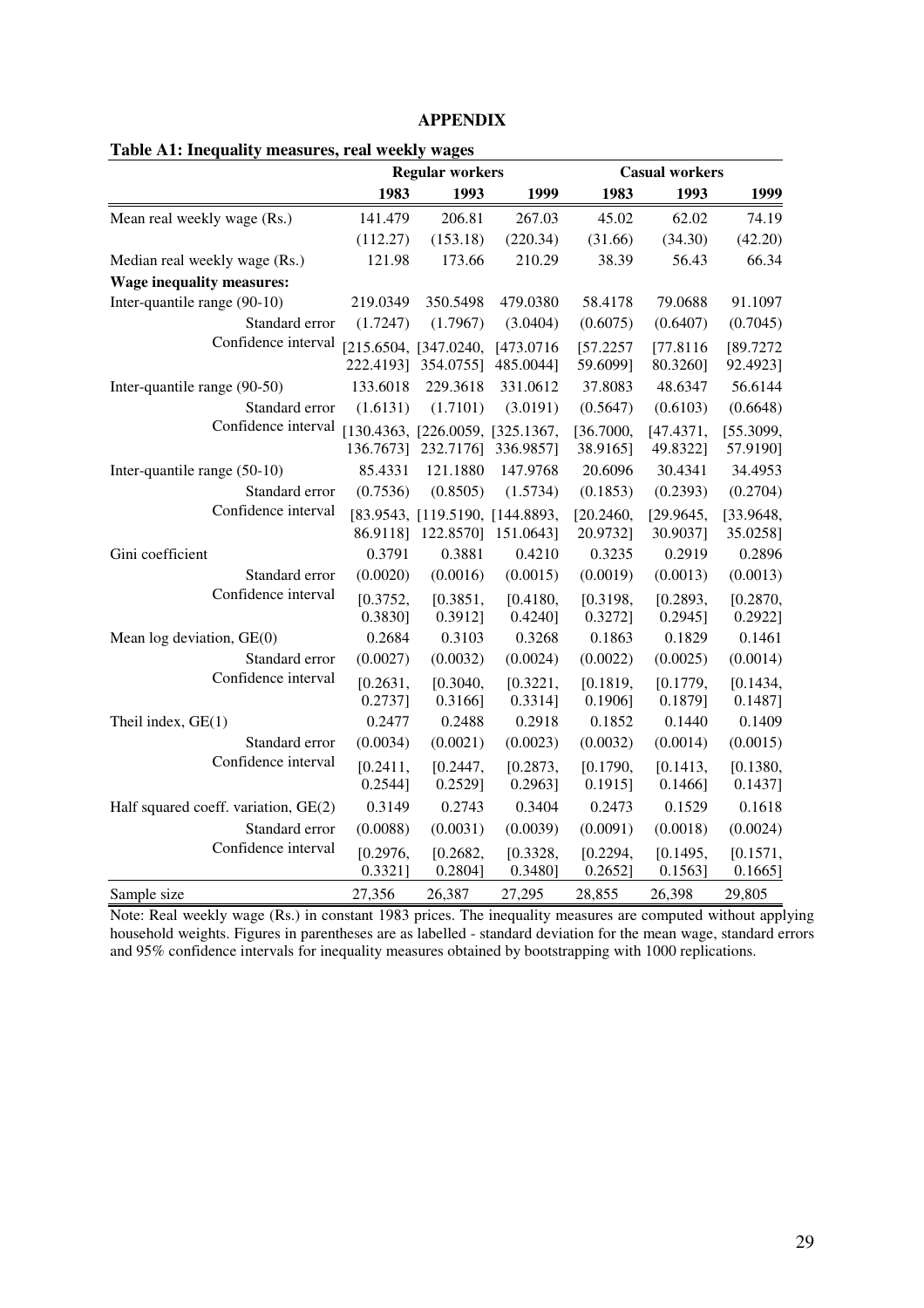|                                        | <b>Regular wage workers</b> |              |               | <b>Casual wage workers</b> |              |              |  |
|----------------------------------------|-----------------------------|--------------|---------------|----------------------------|--------------|--------------|--|
|                                        | 1983                        | 1993         | 1999          | 1983                       | 1993         | 1999         |  |
| Individual characteristics:            |                             |              |               |                            |              |              |  |
| Education:                             |                             |              |               |                            |              |              |  |
| Completed primary school               | $0.0658***$                 | $0.0426***$  | $0.0485***$   | 0.0088                     | $0.0108*$    | $0.0227***$  |  |
|                                        | (0.0072)                    | (0.0100)     | (0.0114)      | (0.0057)                   | (0.0057)     | (0.0056)     |  |
| Completed middle school                | $0.1361***$                 | 0.0933***    | $0.1090***$   | $-0.0065$                  | $-0.0079$    | $0.0165*$    |  |
|                                        | (0.0085)                    | (0.0120)     | (0.0115)      | (0.0092)                   | (0.0092)     | (0.0085)     |  |
| Completed secondary school             | 0.3486***                   | $0.2640***$  | 0.2945***     | $-0.0085$                  | $-0.0348**$  | 0.0117       |  |
|                                        | (0.0110)                    | (0.0160)     | (0.0140)      | (0.0174)                   | (0.0154)     | (0.0147)     |  |
| Completed graduate school              | $0.6192***$                 | $0.5385***$  | $0.6025***$   | $-0.0043$                  | $-0.0693*$   | 0.0180       |  |
|                                        | (0.0150)                    | (0.0229)     | (0.0188)      | (0.0540)                   | (0.0381)     | (0.0318)     |  |
| $\emph{Experience:}$                   |                             |              |               |                            |              |              |  |
| Age spline: 15-25 years                | $0.0139***$                 | $0.0106***$  | $0.0130***$   | $0.0106***$                | $0.0136***$  | $0.0137***$  |  |
|                                        | (0.0017)                    | (0.0024)     | (0.0022)      | (0.0007)                   | (0.0009)     | (0.0010)     |  |
| Age spline: 25-35 years                | $0.0174***$                 | $0.0165***$  | $0.0203***$   | $-0.0008$                  | $-0.0009$    | $0.0019***$  |  |
|                                        | (0.0008)                    | (0.0012)     | (0.0012)      | (0.0005)                   | (0.0006)     | (0.0006)     |  |
| Age spline: 35-45 years                | $0.0106***$                 | $0.0158***$  | $0.0160***$   | $-0.0015**$                | $-0.0003$    | $-0.0007$    |  |
|                                        | (0.0008)                    | (0.0011)     | (0.0011)      | (0.0006)                   | (0.0007)     | (0.0006)     |  |
| Age spline: 45-55 years                | $0.0055***$                 | $0.0129***$  | $0.0159***$   | $-0.0007$                  | $-0.0043***$ | $-0.0033***$ |  |
|                                        | (0.0013)                    | (0.0014)     | (0.0014)      | (0.0008)                   | (0.0009)     | (0.0009)     |  |
| Age spline: 55-65 years                | $-0.0291***$                | $-0.0304***$ | $-0.0252***$  | $-0.0052***$               | $-0.0053***$ | $-0.0034**$  |  |
|                                        | (0.0031)                    | (0.0049)     | (0.0046)      | (0.0013)                   | (0.0015)     | (0.0014)     |  |
| Others:                                |                             |              |               |                            |              |              |  |
| Married                                | $0.0647***$                 | $0.0781***$  | $0.0878***$   | $0.0271***$                | $0.0327***$  | $0.0196***$  |  |
|                                        | (0.0073)                    | (0.0095)     | (0.0102)      | (0.0037)                   | (0.0045)     | (0.0043)     |  |
| Member of scheduled caste              | $-0.0472***$                | $-0.0389***$ | $-0.0309$ *** | $-0.0033$                  | $0.0111*$    | $-0.0060$    |  |
| or tribe $2$                           | (0.0056)                    | (0.0074)     | (0.0072)      | (0.0051)                   | (0.0060)     | (0.0059)     |  |
| Muslim                                 | $-0.0163**$                 | $-0.0328***$ | $-0.0436***$  | $0.0249***$                | $0.0245***$  | $0.0130**$   |  |
|                                        | (0.0075)                    | (0.0093)     | (0.0092)      | (0.0049)                   | (0.0055)     | (0.0053)     |  |
| Residence in rural areas               | $-0.1454***$                | $-0.0468**$  | $-0.0240$     | $-0.0972***$               | $-0.0479***$ | $-0.0329***$ |  |
|                                        | (0.0141)                    | (0.0207)     | (0.0166)      | (0.0082)                   | (0.0079)     | (0.0076)     |  |
| Selection bias correction term -0.0202 |                             | $-0.1152***$ | $-0.1149***$  | $0.0610***$                | $0.0682***$  | $0.0391***$  |  |
|                                        | (0.0174)                    | (0.0270)     | (0.0228)      | (0.0125)                   | (0.0129)     | (0.0145)     |  |
| Selection effect <sup>3</sup>          | 0.0231                      | $0.1281***$  | $0.1336***$   | $-0.0726***$               | $-0.0781***$ | $-0.0448***$ |  |
|                                        | (0.0228)                    | (0.0334)     | (0.0308)      | (0.0177)                   | (0.0169)     | (0.0190)     |  |
| Constant                               | 0.4375***                   | 0.6996***    | $0.8532***$   | $0.4263***$                | $0.4483***$  | $0.5710***$  |  |
|                                        | (0.0579)                    | (0.0917)     | (0.0846)      | (0.0279)                   | (0.0324)     | (0.0352)     |  |
| Number of observations                 | 27,356                      | 26,387       | 27,295        | 28,855                     | 26,398       | 29,805       |  |
| Adjusted $R^2$                         | 0.5458                      | 0.4789       | 0.5298        | 0.3393                     | 0.3058       | 0.3382       |  |
| Standard error of estimate             | 0.3483                      | 0.4229       | 0.4477        | 0.2127                     | 0.2318       | 0.2364       |  |

#### **Table A2: Wage regression models for regular and casual workers**

Dependent variable: Natural log of real hourly wages

Notes: a/ Standard errors in parentheses (obtained after bootstrapping with 1000 replications). b/ \* significant at 10%; \*\* significant at 5%; \*\*\* significant at 1%. c/ Also included but not reported - six seasonality dummy variables including interactions of the season and settlement type (the first season (January-March) and the interaction with the rural dummy are the omitted categories); 37 industry dummy variables are included (five agricultural and allied industries, two mining, 21 manufacturing and eight non-tradable industries); food crops is the omitted industry; 16 state dummies (West Bengal is the omitted state).

1/ The estimated coefficients on the age splines are not cumulative. 2/ These terms are derived from the schedules of the Constitution Orders passed in 1950 that listed the names of specific castes and tribes eligible for special treatment from the State in terms of reservations in public sector employment, legislatures and government-funded educational institutions (Das, 2003). 3/ The selection effect is computed as the coefficient on the selection bias correction term times its mean for the nominated outcome - regular or casual wage employment - multiplied by 100. A crude estimate of the standard error of the selection effect is obtained as